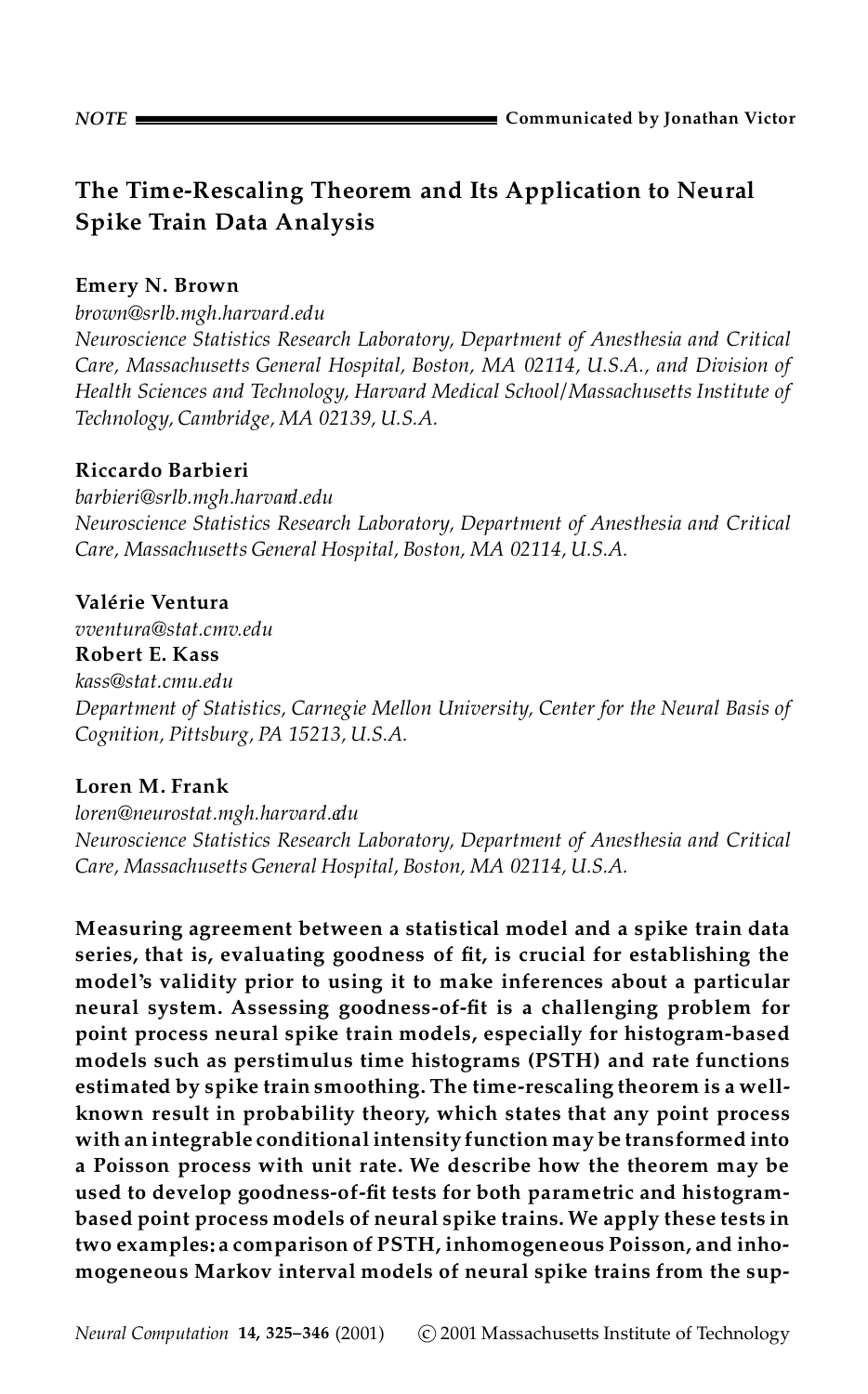**plementary eye eld of a macque monkey and a comparison of temporal and spatial smoothers, inhomogeneous Poisson, inhomogeneous gamma, and inhomogeneous inverse gaussian models of rat hippocampal place cell spiking activity.To help make the logic behind the time-rescaling the orem more accessible to researchers in neuroscience, we present a proof using only elementary probability theory arguments. We also show how the theorem may be used to simulate a general point process model of a spike train. Our paradigm makes it possible to compare parametric and histogram-based neural spike train models directly. These results suggest that the time-rescaling theorem can be a valuable tool for neural spike train data analysis.**

#### **1 Introduction**

The development of statistical models that accurately describe the stochastic structure of neural spike trains is a growing area of quantitative research in neuroscience. Evaluating model goodness of fit-that is, measuring quantitatively the agreement between a proposed model and a spike train data series—is crucial for establishing the model's validity prior to using it to make inferences about the neural system being studied. Assessing goodness of fit for point neural spike train models is a more challenging problem than for models of continuous-valued processes. This is because typical distance discrepancy measures applied in continuous data analyses, such as the average sum of squared deviations between recorded data values and estimated values from the model, cannot be directly computed for point process data. Goodness-of-fit assessments are even more challenging for histogram-based models, such as peristimulus time histograms (PSTH) and rate functions estimated by spike train smoothing, because the probability assumptions needed to evaluate model properties are often implicit. Berman (1983) and Ogata (1988) developed transformations that, under a given model, convert point processes like spike trains into continuous measures in order to assess model goodness of fit. One of the theoretical results used to construct these transformations is the time-rescaling theorem.

A form of the time-rescaling theorem is well known in elementary probability theory. It states that any inhomogeneous Poisson process may be rescaled or transformed into a homogeneous Poisson process with a unit rate (Taylor & Karlin, 1994). The inverse transformation is a standard method for simulating an inhomogeneous Poisson process from a constant rate (homogeneous) Poisson process. Meyer (1969) and Papangelou (1972) established the general time-rescaling theorem, which states that any point process with an integrable rate function may be rescaled into a Poisson process with a unit rate. Berman and Ogata derived their transformations by applying the general form of the theorem. While the more general time-rescaling theorem is well known among researchers in point process theory (Brémaud, 1981; Jacobsen, 1982; Daley & Vere-Jones, 1988; Ogata, 1988; Karr, 1991), the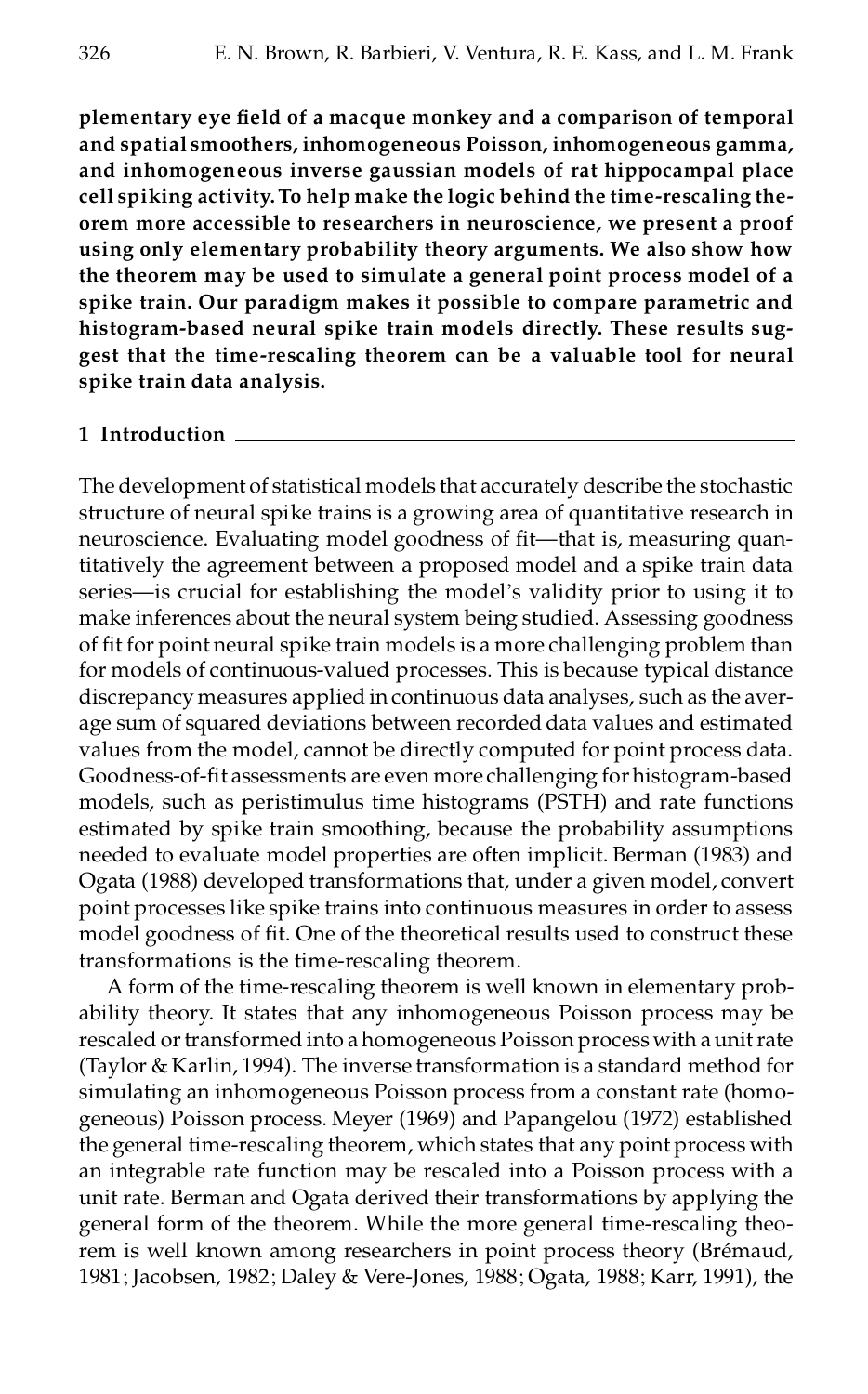theorem is less familiar to neuroscience researchers. The technical nature of the proof, which relies on the martingale representation of a point process, may have prevented its significance from being more broadly appreciated.

The time-rescaling theorem has important theoretical and practical implications for application of point process models in neural spike train data analysis. To help make this result more accessible to researchers in neuroscience, we present a proof that uses only elementary probability theory arguments. We describe how the theorem may be used to develop goodnessof-fit tests for both parametric and histogram-based point process models of neural spike trains. We apply these tests in two examples: a comparison of PSTH, inhomogeneous Poisson, and inhomogeneous Markov interval models of neural spike trains from the supplementary eye field of a macque monkey and a comparison of temporal and spatial smoothers, inhomogeneous Poisson, inhomogeneous gamma, and inhomogeneous inverse gaussian models of rat hippocampal place cell spiking activity. We also demonstrate how the time-rescaling theorem may be used to simulate a general point process.

#### **2 Theory**

**2.1 The Conditional Intensity Function and the Joint Probability Density** of the Spike Train. Define an interval  $(0, T]$ , and let  $0 < u_1 < u_2 <$  $, \ldots, \langle u_{n-1} \rangle \langle u_n \rangle \leq T$  be a set of event (spike) times from a point process. For  $t \in (0, T]$ , let  $N(t)$  be the sample path of the associated counting process. The sample path is a right continuous function that jumps 1 at the event times and is constant otherwise (Snyder & Miller, 1991). In this way, *N*(*t*) counts the number and location of spikes in the interval (0, *t*]. Therefore, it contains all the information in the sequence of events or spike times. For  $t \in (0, T]$ , we define the conditional or stochastic intensity function as

$$
\lambda(t \mid H_t) = \lim_{\Delta t \to 0} \frac{\Pr(N(t + \Delta t) - N(t) = 1 \mid H_t)}{\Delta t},\tag{2.1}
$$

where  $H_t = \{0 < u_1 < u_2, \ldots, u_{N(t)} < t\}$  is the history of the process up to time  $t$  and  $u_{N(t)}$  is the time of the last spike prior to  $t$ . If the point process is an inhomogeneous Poisson process, then  $\lambda(t | H_t) = \lambda(t)$  is simply the Poisson rate function. Otherwise, it depends on the history of the process. Hence, the conditional intensity generalizes the definition of the Poisson rate. It is well known that  $\lambda(t | H_t)$  can be defined in terms of the event (spike) time probability density,  $f(t | H_t)$ , as

$$
\lambda(t \mid H_t) = \frac{f(t \mid H_t)}{1 - \int_{u_{N(t)}}^t f(u \mid H_t) \ du},
$$
\n(2.2)

for *t* > *uN*(*t*) (Daley & Vere-Jones, 1988; Barbieri, Quirk, Frank, Wilson, & Brown, 2001). We may gain insight into equation 2.2 and the meaning of the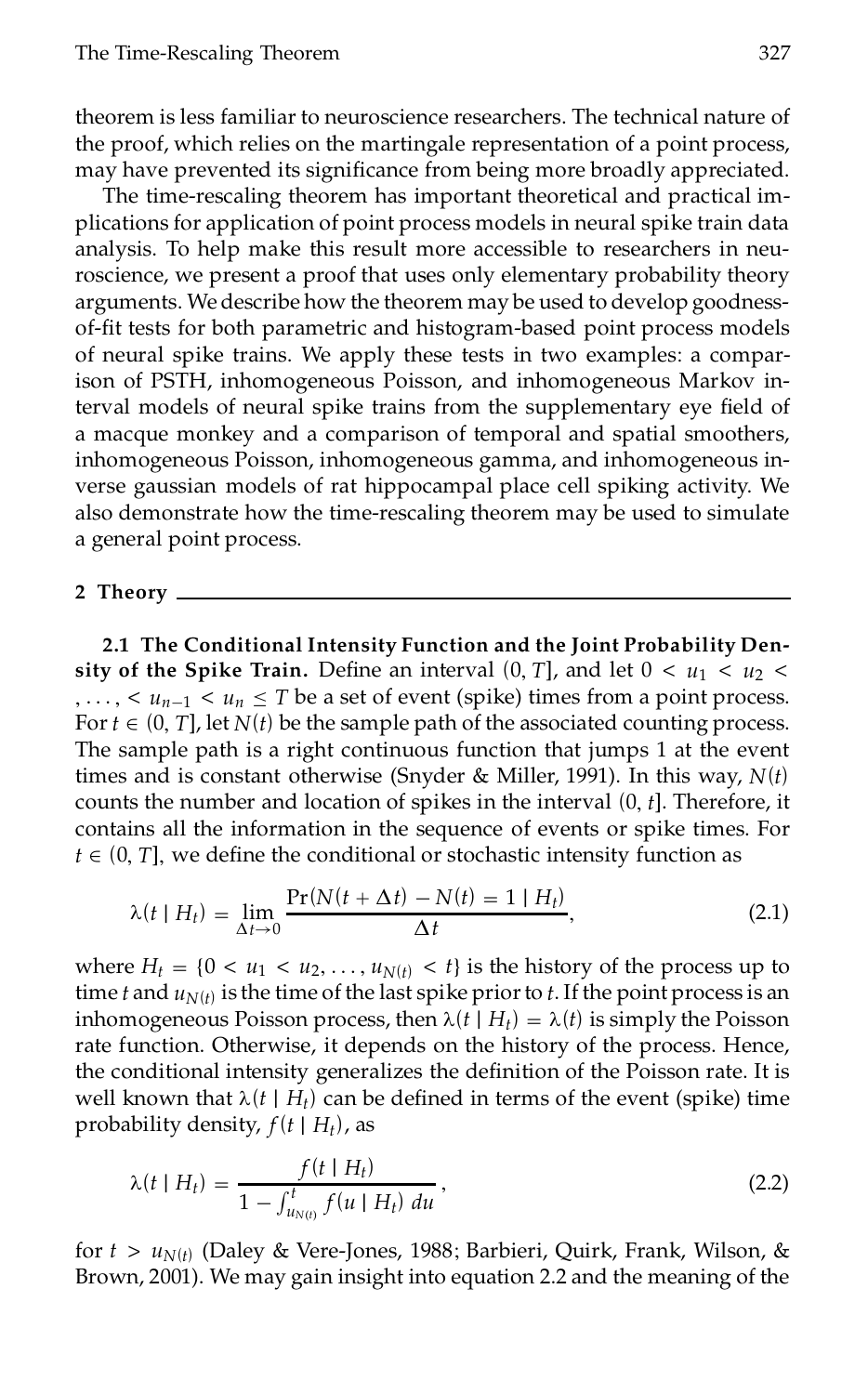conditional intensity function by computing explicitly the probability that given *H*<sub>t</sub>, a spike  $u_k$  occurs in [ $t$ ,  $t + \Delta t$ ) where  $k = N(t) + 1$ . To do this, we note that the events  $\{N(t + \Delta t) - N(t) = 1 \mid H_t\}$  and  $\{u_k \in [t, t + \Delta t) \mid H_t\}$ are equivalent and that therefore,

$$
Pr(N(t + \Delta t) - N(t) = 1 | H_t) = Pr(u_k \in [t, t + \Delta t) | u_k > t, H_t)
$$
  

$$
= \frac{Pr(u_k \in [t, t + \Delta t) | H_t)}{Pr(u_k > t | H_t)}
$$
  

$$
= \frac{\int_t^{t + \Delta t} f(u | H_t) du}{1 - \int_{u_{N(t)}}^t f(u | H_t) du}
$$
  

$$
\approx \frac{f(t | H_t) \Delta t}{1 - \int_{u_{N(t)}}^t f(u | H_t) du}
$$
  

$$
= \lambda (t | H_t) \Delta t.
$$
 (2.3)

Dividing by  $\Delta t$  and taking the limit gives

$$
\lim_{\Delta t \to 0} \frac{\Pr(u_k \in [t, t + \Delta t) \mid H_t)}{\Delta t} = \frac{f(t \mid H_t)}{1 - \int_{u_{N(t)}}^t f(u \mid H_t) du}
$$

$$
= \lambda(t \mid H_t), \tag{2.4}
$$

which is equation 2.1. Therefore,  $\lambda(t | H_t) \Delta t$  is the probability of a spike in  $[t, t + \Delta t]$  when there is history dependence in the spike train. In survival analysis, the conditional intensity is termed the *hazard function* because in this case,  $\lambda(t | H_t) \Delta t$  measures the probability of a failure ordeath in [*t*, *t*+ $\Delta t$ ) given that the process has survived up to time  $t$  (Kalbfleisch  $\&$  Prentice, 1980).

Because we would like to apply the time-rescaling theorem to spike train data series, we require the joint probability density of exactly *n* event times in (0, *T*]. This joint probability density is (Daley & Vere-Jones, 1988; Barbieri, Quirk, et al., 2001)

$$
f(u_1, u_2, ..., u_n \cap N(T) = n)
$$
  
=  $f(u_1, u_2, ..., u_n \cap u_{n+1} > T)$   
=  $f(u_1, u_2, ..., u_n \cap N(u_n) = n) \Pr(u_{n+1} > T | u_1, u_2, ..., u_n)$   
= 
$$
\prod_{k=1}^{n} \lambda(u_k | H_{u_k}) \exp \left\{-\int_{u_{k-1}}^{u_k} \lambda(u | H_u) du\right\}
$$
  

$$
\cdot \exp \left\{-\int_{u_n}^{T} \lambda(u | H_u) du\right\},
$$
 (2.5)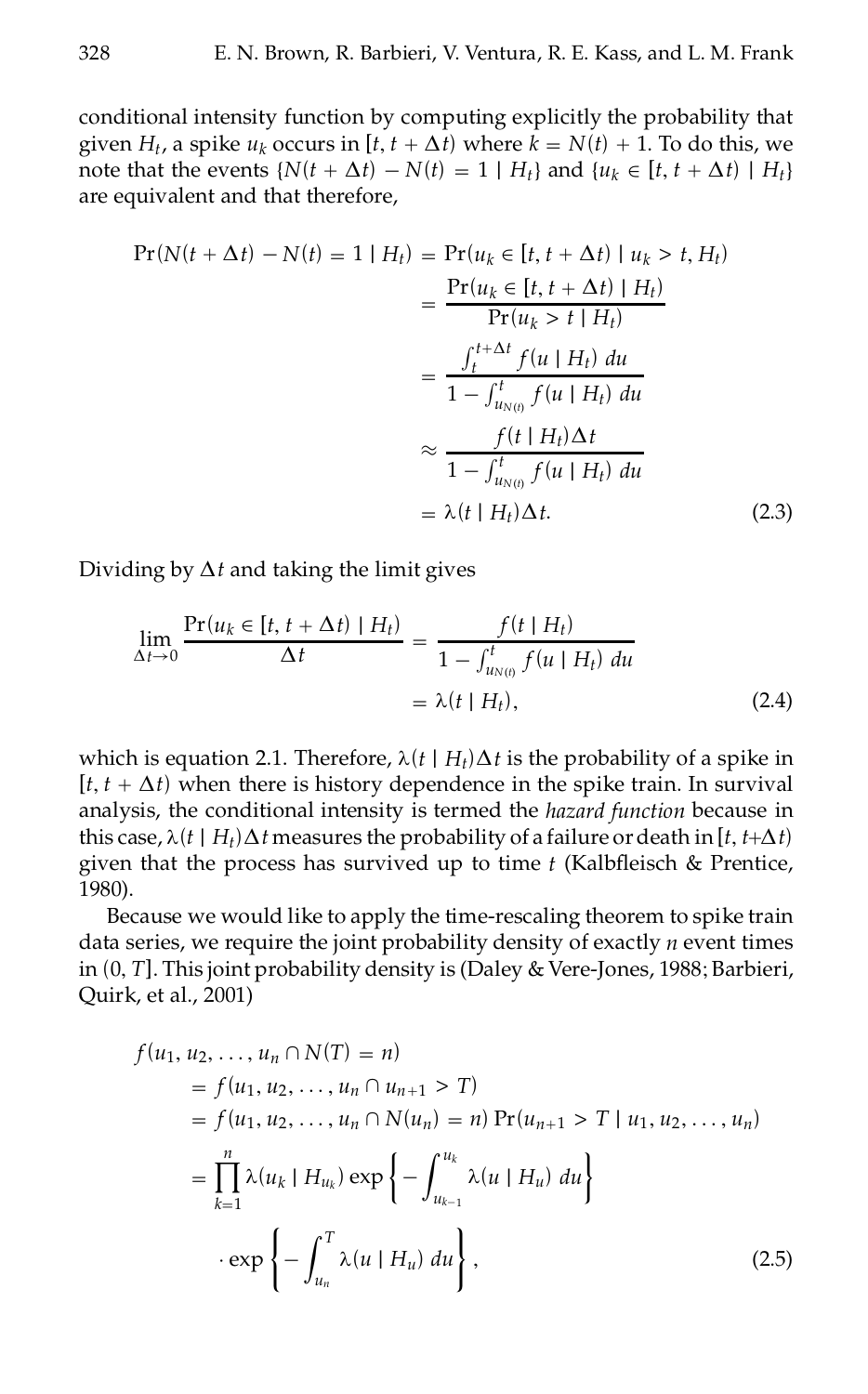where

$$
f(u_1, u_2, \dots, u_n \cap N(u_n) = n)
$$
  
= 
$$
\prod_{k=1}^n \lambda(u_k \mid H_{u_k}) \exp \left\{-\int_{u_{k-1}}^{u_k} \lambda(u \mid H_u) \ du\right\}
$$
 (2.6)

$$
\Pr(u_{n+1} > T \mid u_1, u_2, \dots, u_n) = \exp\left\{-\int_{u_n}^T \lambda(u \mid H_u) \ du\right\},\tag{2.7}
$$

and  $u_0 = 0$ . Equation 2.6 is the joint probability density of exactly *n* events in  $(0, u_n]$ , whereas equation 2.7 is the probability that the  $n + 1st$  event occurs after *T*. The conditional intensity function provides a succinct way to represent the joint probability density of the spike times. We can now state and prove the time-rescaling theorem.

**Time-Rescaling Theorem.** Let  $0 < u_1 < u_2 < \ldots < u_n < T$  be a realization *from a point process with a conditional intensity function*  $\lambda(t | H_t)$  *satisfying*  $0 < \lambda(t | H_t)$  for all  $t \in (0, T]$ . Define the transformation

$$
\Lambda(u_k) = \int_0^{u_k} \lambda(u \mid H_u) \, du,\tag{2.8}
$$

for  $k = 1, ..., n$ , and assume  $\Lambda(t) < \infty$  with probability one for all  $t \in (0, T]$ .<br>Then the  $\Lambda(u_k)$ 's are a Poisson process with unit rate.

**Proof.** Let  $\tau_k = \Lambda(u_k) - \Lambda(u_{k-1})$  for  $k = 1, \ldots, n$  and set  $\tau_T =$  $\int_{u_n}^{u_n} \lambda(u \mid H_u) du$ . To establish the result, it suffices to show that the  $\tau_k$ s are independent and identically distributed exponential random variables with mean one. Because the  $\tau_k$  transformation is one-to-one and  $\tau_{n+1} > \tau_T$ if and only if  $u_{n+1} > T$ , the joint probability density of the  $\tau_k$ 's is

$$
f(\tau_1, \tau_2, \dots, \tau_n \cap \tau_{n+1} > \tau_T)
$$
  
=  $f(\tau_1, \dots, \tau_n) \Pr(\tau_{n+1} > \tau_T | \tau_1, \dots, \tau_n).$  (2.9)

We evaluate each of the two terms on the right side of equation 2.9. The following two events are equivalent:

$$
\{\tau_{n+1} > \tau_T \mid \tau_1, \ldots, \tau_n\} = \{u_{n+1} > T \mid u_1, u_2, \ldots, u_n\}.
$$
 (2.10)

Hence

$$
\Pr(\tau_{n+1} > \tau_T | \tau_1, \tau_2, \dots, \tau_n) = \Pr(u_{n+1} > T | u_1, u_2, \dots, u_n)
$$
  
= 
$$
\exp\left\{-\int_{u_n}^T \lambda(u | H_{u_n}) du\right\}
$$
  
= 
$$
\exp\{-\tau_T\},
$$
 (2.11)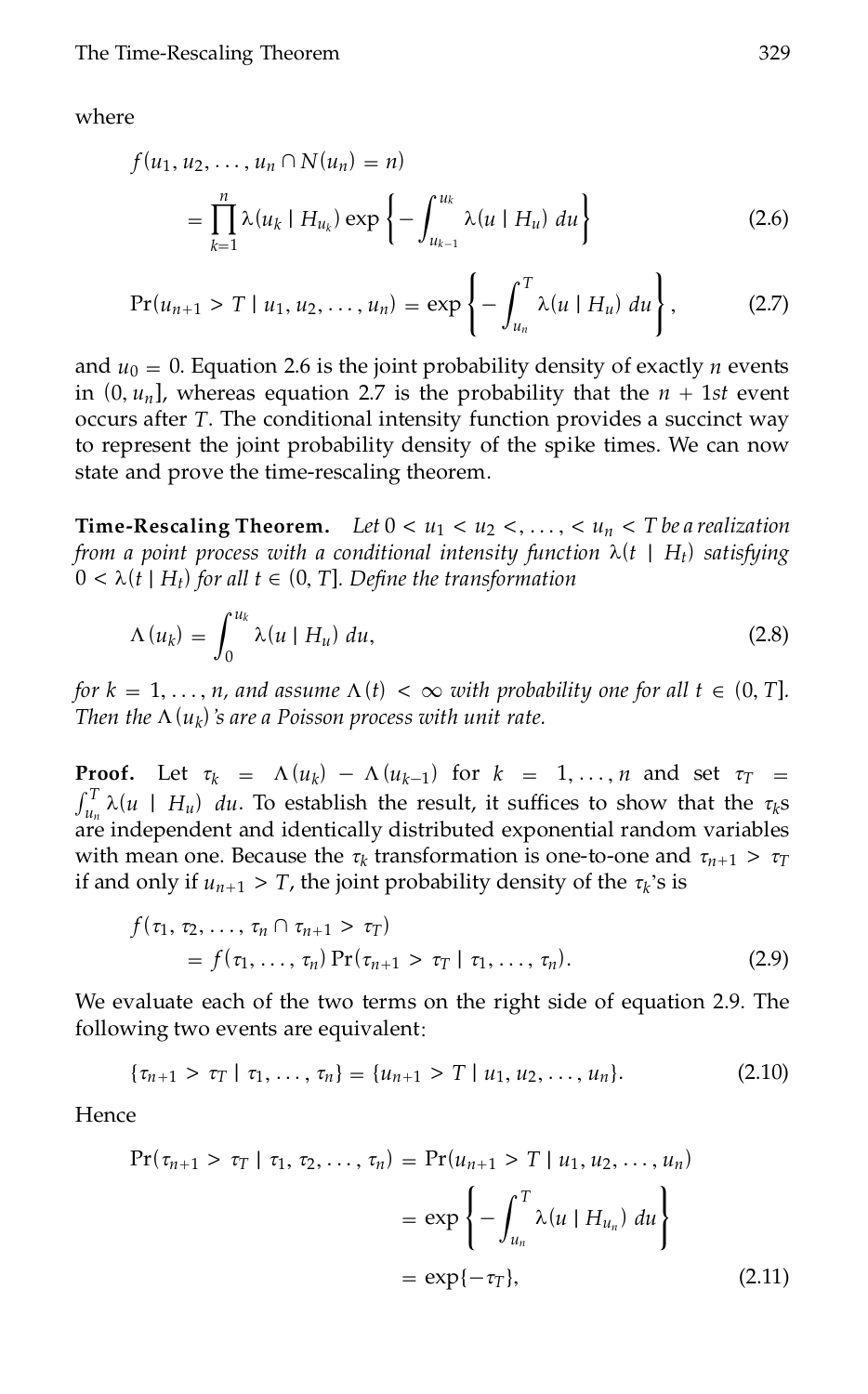where the last equality follows from the definition of  $\tau_T$ . By the multivariate change-of-variable formula (Port, 1994),

$$
f(\tau_1, \tau_2, \dots, \tau_n) = |J| f(u_1, u_2, \dots, u_n \cap N(u_n) = n), \qquad (2.12)
$$

where *J* is the Jacobian of the transformation between  $u_j$ ,  $j = 1, \dots, n$  and  $\tau_k$ ,  $k = 1, \ldots, n$ . Because  $\tau_k$  is a function of  $u_1, \ldots, u_k$ , *J* is a lower triangular matrix, and its determinant is the product of its diagonal elements defined as  $|J| = |\prod_{k=1}^{n} J_{kk}|$ . By assumption  $0 < \lambda(t | H_t)$  and by equation 2.8 and the definition of  $\tau_k$ , the mapping of *u* into  $\tau$  is one-to-one. Therefore, by the inverse differentiation theorem (Protter & Morrey, 1991), the diagonal elements of *J* are

$$
J_{kk} = \frac{\partial u_k}{\partial \tau_k} = \lambda (u_k \mid H_{u_k})^{-1}.
$$
\n(2.13)

Substituting |*J*| and equation 2.6 into equation 2.12 yields

$$
f(\tau_1, \tau_2, ..., \tau_n) = \prod_{k=1}^n \lambda(u_k | H_{u_k})^{-1} \prod_{k=1}^n \lambda(u_k | H_{u_k})
$$
  
\n
$$
\cdot \exp \left\{ - \int_{u_{k-1}}^{u_k} \lambda(u | H_u) du \right\}
$$
  
\n
$$
= \prod_{k=1}^n \exp \{ -[\Lambda(u_k) - \Lambda(u_{k-1})] \}
$$
  
\n
$$
= \prod_{k=1}^n \exp \{ -\tau_k \}.
$$
 (2.14)

Substituting equations 2.11 and 2.14 into 2.9 yields

$$
f(\tau_1, \tau_2, \dots, \tau_n \cap \tau_{n+1} > \tau_T) = f(\tau_1, \dots, \tau_n) \Pr(\tau_{n+1} > \tau_T \mid \tau_1, \dots, \tau_n)
$$

$$
= \left(\prod_{k=1}^n \exp\{-\tau_k\}\right) \exp\{-\tau_T\}, \tag{2.15}
$$

which establishes the result.

The time-rescaling theorem generates a history-dependent rescaling of the time axis that converts a point process into a Poisson process with a unit rate.

**2.2 Assessing Model Goodness of Fit.** We may use the time-rescaling theorem to construct goodness-of-fit tests for a spike data model. Once a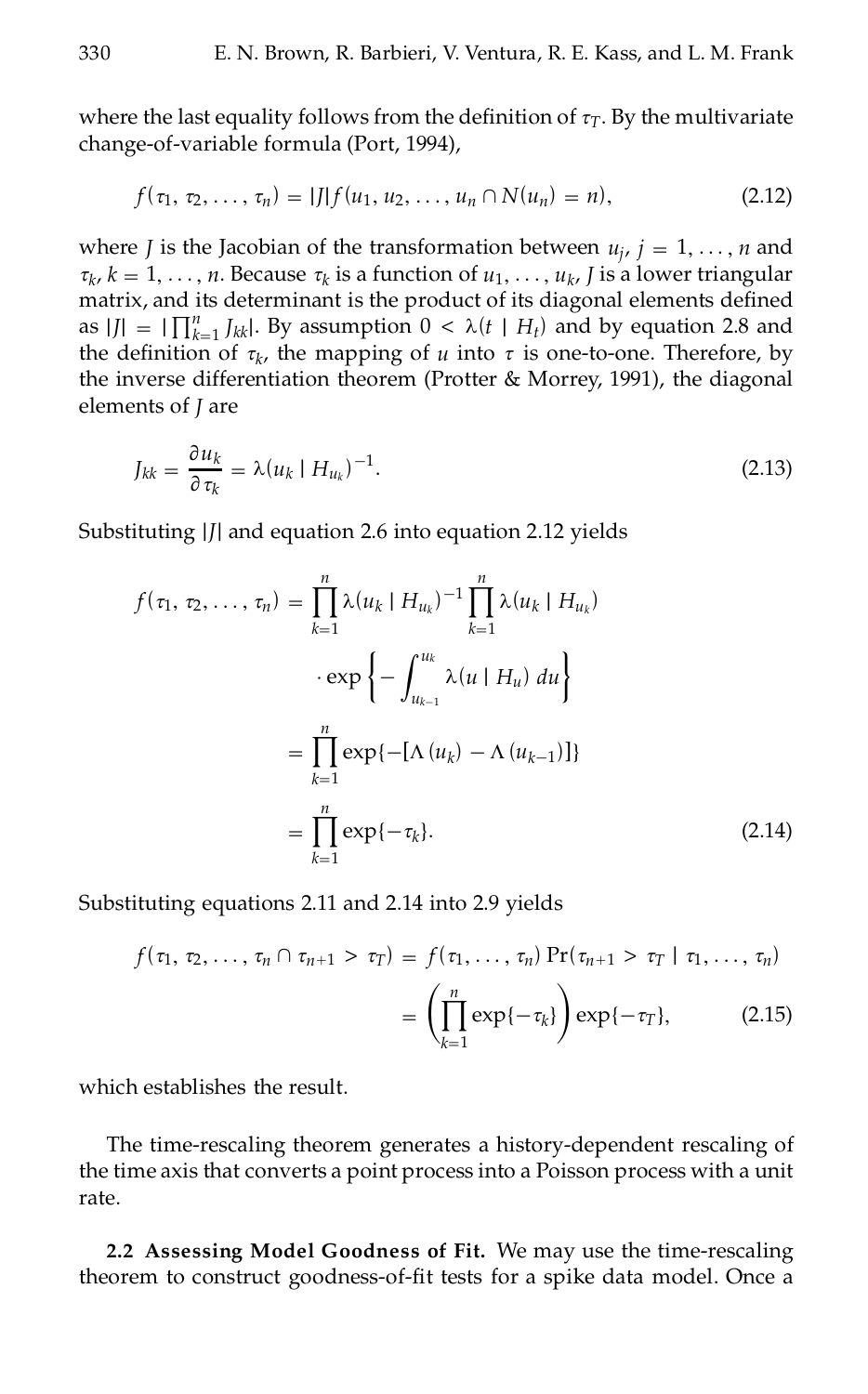model has been fit to a spike train data series, we can compute from its estimated conditional intensity the rescaled times

$$
\tau_k = \Lambda(u_k) - \Lambda(u_{k-1}).\tag{2.16}
$$

If the model is correct, then, according to the theorem, the  $\tau_k s$  are independent exponential random variables with mean 1. If we make the further transformation

$$
z_k = 1 - \exp(-\tau_k),\tag{2.17}
$$

then  $z_k$ *s* are independent uniform random variables on the interval  $(0, 1)$ . Because the transformations inequations 2.16 and 2.17 are both one-to-one, any statistical assessment that measures agreement between the *zks* and a uniform distribution directly evaluates how well the original model agrees with the spike train data. Here we present two methods: Kolmogorov-Smirnov tests and quantile-quantile plots.

To construct the Kolmogorov-Smirnov test, we first order the  $z_k s$  from smallest to largest, denoting the ordered values as  $z_{(k)}s$ . We then plot the values of the cumulative distribution function of the uniform density defined as  $b_k = \frac{k-\frac{1}{2}}{n}$  for  $k = 1, ..., n$  against the *z*( $k$ )*s*. If the model is correct, then the points should lie on a 45-degree line (Johnson & Kotz, 1970). Confidence bounds for the degree of agreement between the models and the data may be constructed using the distribution of the Kolmogorov-Smirnov statistic. For moderate to large sample sizes the 95% (99%) confidence bounds are well approximated as  $b_k \pm 1.36/n^{1/2}$  ( $b_k \pm 1.63/n^{1/2}$ ) (Johnson & Kotz, 1970). We term such a plot a Kolmogorov-Smirnov (KS) plot.

Another approach to measuring agreement between the uniform probability density and the  $z_k s$  is to construct a quantile-quantile  $(Q-Q)$  plot (Ventura, Carta, Kass, Gettner, & Olson, 2001; Barbieri, Quirk, et al., 2001; Hogg & Tanis, 2001). In this display, we plot the quantiles of the uniform distribution, denoted here also as the  $b_k s$ , against the  $z_{(k)} s$ . As in the case of the KS plots, exact agreement occurs between the point process model and the experimental data if the points lie on a 45-degree line. Pointwise confidence bands can be constructed to measure the magnitude of the departure of the plot from the 45-degree line relative to chance. To construct pointwise bands, we note that if the  $\tau_k s$  are independent exponential random variables with mean 1 and the  $z_k$ *s* are thus uniform on the interval  $(0, 1)$ , then each  $z_{(k)}$  has a beta probability density with parameters *k* and  $n - k + 1$ defined as

$$
f(z \mid k, n - k + 1) = \frac{n!}{(n - k)!(k - 1)!} z^{k - 1}(1 - z)^{n - k},
$$
\n(2.18)

for  $0 < z < 1$  (Johnson & Kotz, 1970). We set the 95% confidence bounds by finding the 2.5th and 97.5th quantiles of the cumulative distribution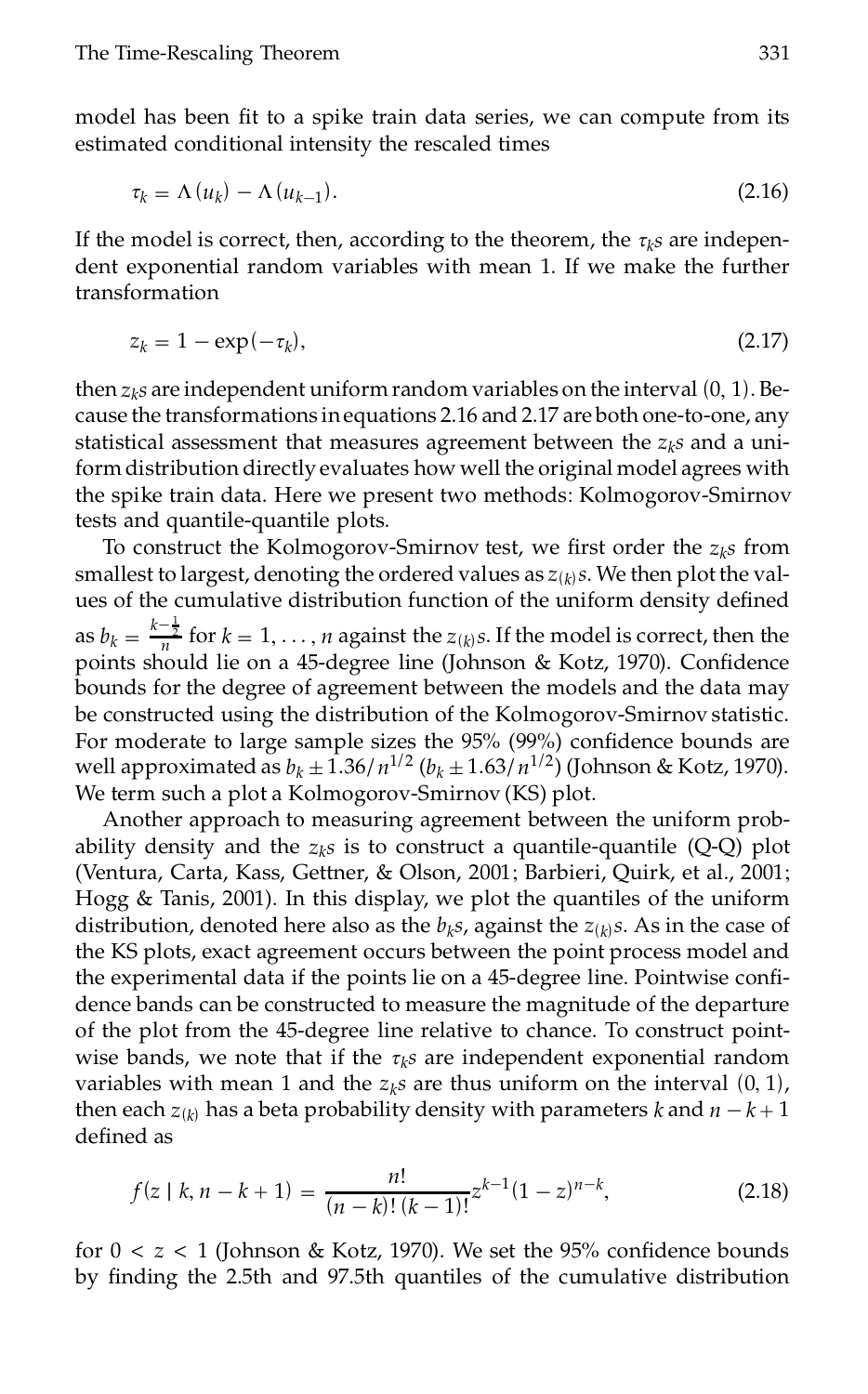associated with equation 2.18 for  $k = 1, \ldots, n$ . These exact quantiles are readily available in many statistical software packages. For moderate to large spike train data series, a reasonable approximation to the 95% (99%) confidence bounds is given by the gaussian approximation to the binomial probability distribution as  $z_{(k)} \pm 1.96[z_{(k)}(1 - z_{(k)})/n]^{1/2}$   $(z_{(k)} \pm 1.96[z_{(k)}(1 - z_{(k)})/n]^{1/2}$  $2.575[z_{(k)}(1-z_{(k)})/n]^{1/2}$ ). To our knowledge, these local confidence bounds for the Q-Q plots based on the beta distribution and the gaussian approximation are new.

In general, the KS confidence intervals will be wider than the corresponding Q-Q plot intervals. To see this, it suffices to compare the widths of the two intervals using their approximate formulas for large *n*. From the gaussian approximation to the binomial, the maximum width of the 95% confidence interval for the Q-Q plots occurs at the median:  $z_{(k)} = 0.50$  and is  $2[1.96/(4n)^{1/2}] = 1.96n^{-1/2}$ . For *n* large, the width of the 95% confidence intervals for the KS plots is  $2.72n^{-1/2}$  at all quantiles. The KS confidence bounds consider the maximum discrepancy from the 45-degree line along all quantiles; the 95% bands show the discrepancy that would be exceeded 5% of the time by chance if the plotted data were truly uniformly distributed. The Q-Q plot confidence bounds consider the maximum discrepancy from the 45-degree line for each quantile separately. These pointwise 95% con fidence bounds mark the amount by which each value  $z_{(k)}$  would deviate from the true quantile 5% of the time purely by chance. The KS bounds are broad because they are based on the joint distribution of all *n* deviations, and they consider the distribution of the largest of these deviations. The Q-Q plot bounds are narrower because they measure the deviation at each quantile separately. Used together, the two plots help approximate upper and lower limits on the discrepancy between a proposed model and a spike train data series.

#### **3 Applications**

**3.1 An Analysis of Supplementary Eye Field Recordings.** For the first application of the time-rescaling theorem to a goodness-of-fit analysis, we analyze a spike train recorded from the supplementary eye field (SEF) of a macaque monkey. Neurons in the SEF play a role in oculomotor processes (Olson, Gettner, Ventura, Carta, & Kass, 2000). A standard paradigm for studying the spiking propertiesof these neurons is a delayed eye movement task. In this task, the monkey fixates, is shown locations of potential target sites, and is then cued to the specific target to which it must saccade. Next, a preparatory cue is given, followed a random time later by a go signal. Upon receiving the go signal, the animal must saccade to the specific target and hold fixation for a defined amount of time in order to receive a reward. Beginning from the point of the specific target cue, neural activity is recorded for a fixed interval of time beyond the presentation of the go signal. After a brief rest period, the trial is repeated. Multiple trials from an experiment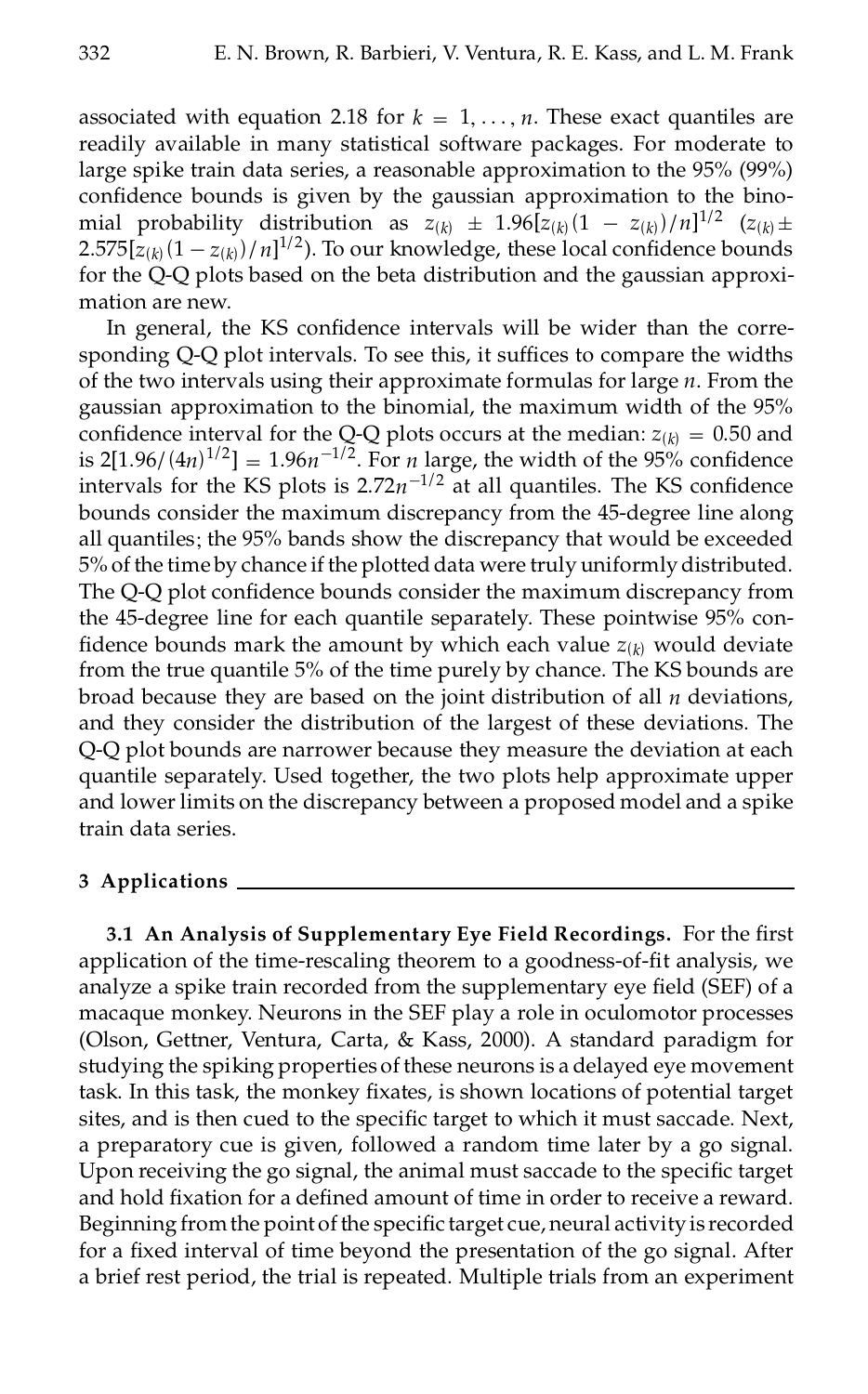such as this are jointly analyzed using a PSTH to estimate firing rate for a finite interval following a fixed initiation point. That is, the trials are time aligned with respect to a fixed initial point, such as the target cue. The data across trials are binned in time intervals of a fixed length, and the rate in each bin is estimated as the average number of spikes in the fixed time interval.

Kass and Ventura (2001) recently presented inhomogeneous Markov interval (IMI) models as an alternative to the PSTH foranalyzing multiple-trial neural spike train data. These models use a Markov representation for the conditional intensity function. One form of the IMI conditional intensity function they considered is

$$
\lambda(t \mid H_t) = \lambda(t \mid u_{N(t)}, \theta) = \lambda_1(t \mid \theta) \lambda_2(t - u_{N(t)} \mid \theta), \tag{3.1}
$$

where  $u_{N(t)}$  is the time of the last spike prior to *t*,  $\lambda_1(t | \theta)$  modulates firing as a function of the experimental clock time,  $\lambda_2(t - u_{N(t)} | \theta)$  represents Markov dependence in the spike train, and  $\theta$  is a vector of model parameters to be estimated. Kass and Ventura modeled  $\log \lambda_1(t \mid \theta)$  and log  $\lambda_2(t - u_{N(t)} | \theta)$  as separate piecewise cubic splines in their respective arguments *t* and  $t - u_{N(t)}$ . The cubic pieces were joined at knots so that the resulting functions were twice continuously differentiable. The number and positions of the knots were chosen in a preliminarydata analysis. In the special case  $\lambda(t \mid u_{N(t)}, \theta) = \lambda_1(t \mid \theta)$ , the conditional intensity function in equation 3.1 corresponds to an inhomogeneous Poisson (IP) model because this assumes no temporal dependence among the spike times.

Kass and Ventura used their models to analyze SEF data that consisted of 486 spikes recorded during the 400 msec following the target cue signal in 15 trials of a delayed eye movement task (neuron PK166a from Olson et al., 2000, using the pattern condition). The IP and IMI models were fit by maximum likelihood, and statistical significance tests on the spline coefficients were used to compare goodness of fit. Included in the analysis were spline models with higher-order dependence among the spike times than the first-order Markov dependence in equation 3.1. They found that the IMI model gave a statistically significant improvement in the fit relative to the IP and that adding higher-order dependence to the model gave no further improvements. The fit of the IMI model was not improved by including terms to model between-trial differences in spike rate. The authors concluded that there was strong first-order Markov dependence in the firing pattern of this SEF neuron. Kass and Ventura did not provide an overall assessment of model goodness of fit or evaluate how much the IMI and the IP models improved over the histogram-based rate model estimated by the PSTH.

Using the KS and Q-Q plotsderived from the time-rescaling theorem, it is possible to compare directly the fits of the IMI, IP, and PSTH models and to determine which gives the most accurate description of the SEF spike train structure. The equations for the IP rate function,  $\lambda_{IP}(t | \theta_{IP}) = \lambda_1(t | \theta_{IP})$ ,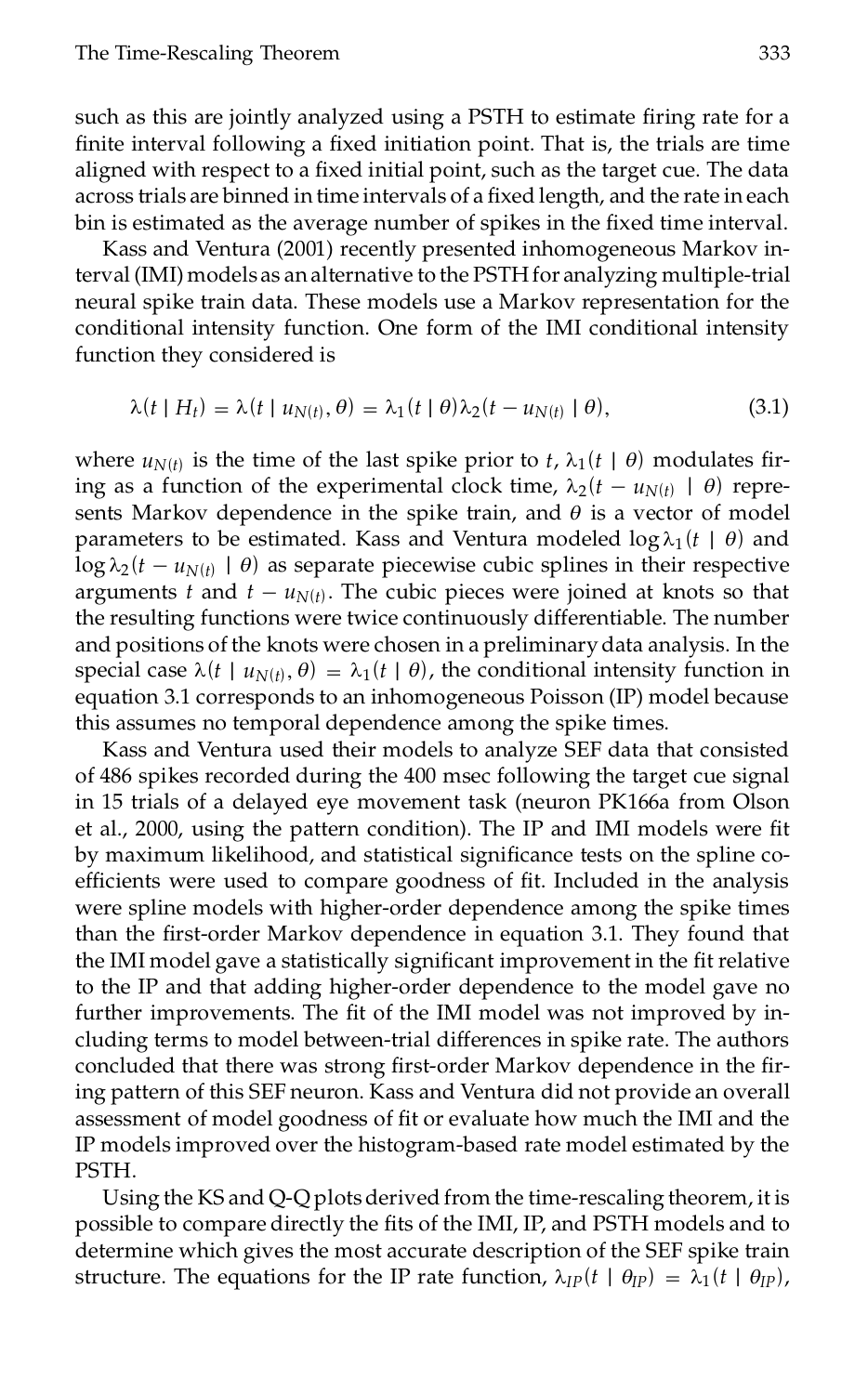and for the IMI conditional intensity function,  $\lambda_{IMI}(t | u_{N(t)}, \theta_{IMI})$  $\lambda_1(t \mid \theta_{IMI})\lambda_2(t - u_{N(t)}, \theta_{IMI})$ , are given in the appendix, along with a discussion of the maximum likelihood procedure used to estimate the coefficients of the spline basis elements. The estimated conditional intensity functions for the IP and IMI models are, respectively,  $\lambda_{IP}(t \, |, \theta_{IP})$  and  $\lambda_{IMI}(t \mid u_{N(t)}, \theta_{IMI})$ , where  $\theta$  is the maximum likelihood estimate of the specific spline coefficients. For the PSTH model, the conditional intensity estimate is the PSTH computed by averaging the number of spikes in each of 40 10 msec bins (the 400 msec following the target cue signal) across the 15 trials. The PSTH is the fit of another inhomogeneous Poisson model because it assumes no dependence among the spike times.

The results of the IMI, IP, and PSTH model fits compared by KS and  $O-O$  plots are shown in Figure 1. For the IP model, there is lack of fit at lower quantiles (below 0.25) because in that range, its KS plot lies just outside the  $95\%$  confidence bounds (see Figure 1A). From quantile 0.25 and beyond, the IP model is within the 95% confidence bounds, although be-

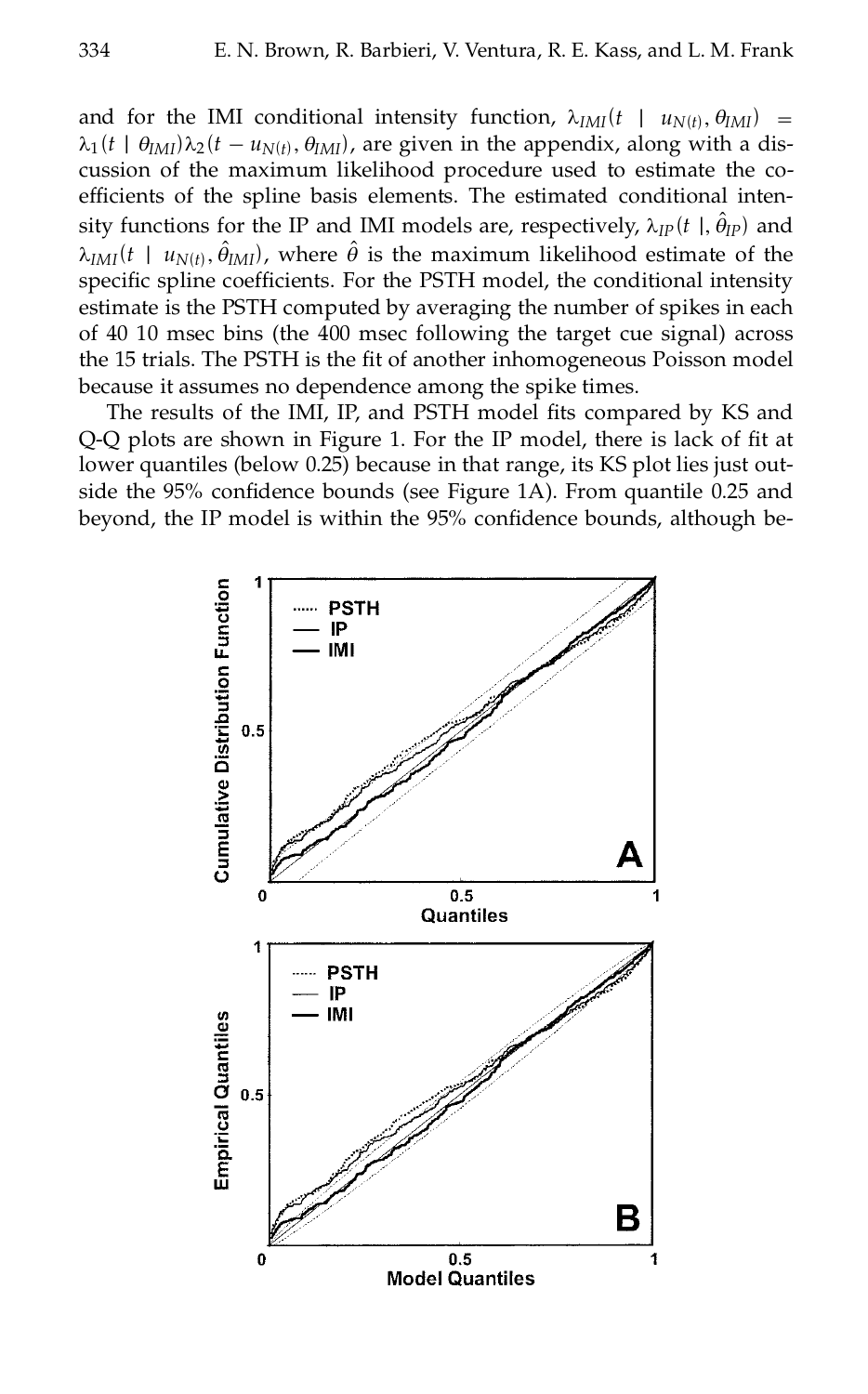yond the quantile 0.75, it slightly underpredicts the true probability model of the data. The KS plot of the PSTH model is similar to that of the IP except that it lies entirely outside the 95% confidence bands below quantile 0.50. Beyond this quantile, it is within the 95% confidence bounds. The KS plot of the PSTH underpredicts the probability model of the data to a greater degree in the upper range than the IP model. The IMI model is completely within the 95% confidence bounds and lies almost exactly on the 45-degree line of complete agreement between the model and the data. The Q-Q plot analyses (see Figure 1B) agree with KS plot analyses with a few exceptions. The O-O plot analyses show that the lack of fit of the IP and PSTH models is greater at the lower quantiles (0–0.50) than suggested by the KS plots. The Q-Q plots for the IP and PSTH models also show that the deviations of these two models near quantiles 0.80 to 0.90 are statistically significant. With the exception of a small deviation below quantile 0.10, the Q-Q plot of the IMI lies almost exactly on the 45-degree line.

Figure 1: *Facing page.* (A) Kolmogorov-Smirnov (K-S) plots of the inhomoge neous Markov interval (IMI) model, inhomogeneous Poisson (IP), and perstimulus time histogram (PSTH) model fits to the SEF spike train data. The solid 45-degree line represents exact agreement between the model and the data. The dashed 45-degree lines are the 95% confidence bounds for exact agreement between the model and experimental data based on the distribution of the Kolmogorov-Smirnov statistic. The 95% confidence bounds are  $b_k \pm 1.36n^{-\frac{1}{2}}$ , where  $b_k = (k - \frac{1}{2})/n$  for  $k = 1, ..., n$  and *n* is the total number of spikes. The IMI model (thick, solid line) is completely within the 95% confidence bounds and lies almost exactly on the 45-degree line. The IP model (thin, solid line) has lack of fit at lower quantiles  $( $0.25$ ). From the quantile 0.25 and be$ yond, the IP model is within the 95% confidence bounds. The KS plot of the PSTH model (dotted line) is similar to that of the IP model except that it lies outside the 95% confidence bands below quantile 0.50. Beyond this quantile, it is within the 95% confidence bounds, yet it underpredicts the probability model of the data to a greater degree in this range than the IP model does. The IMI model agrees more closely with the spike train data than either the IP or the PSTH models. (B) Quantile-quantile (Q-Q) plots of the IMI (thick, solid line), IP (thin, solid line), and PSTH (dotted line) models. The dashed lines are the local 95% confidence bounds for the individual quantiles computed from the beta probability density defined in equation 2.18. The solid 45-degree line represents exact agreement between the model and the data. The Q-Q plots suggests that the lack of fit of the IP and PSTH models is greater at the lower quantiles (0–0.50) than suggested by the KS plots. The Q-Q plots for the IP and PSTH models also show that the deviations of these two models near quantiles 0.80 to 0.90 are statistically significant. With the exception of a small deviation below quantile 0.10, the Q-Q plot of the IMI lies almost exactly on the 45-degree line.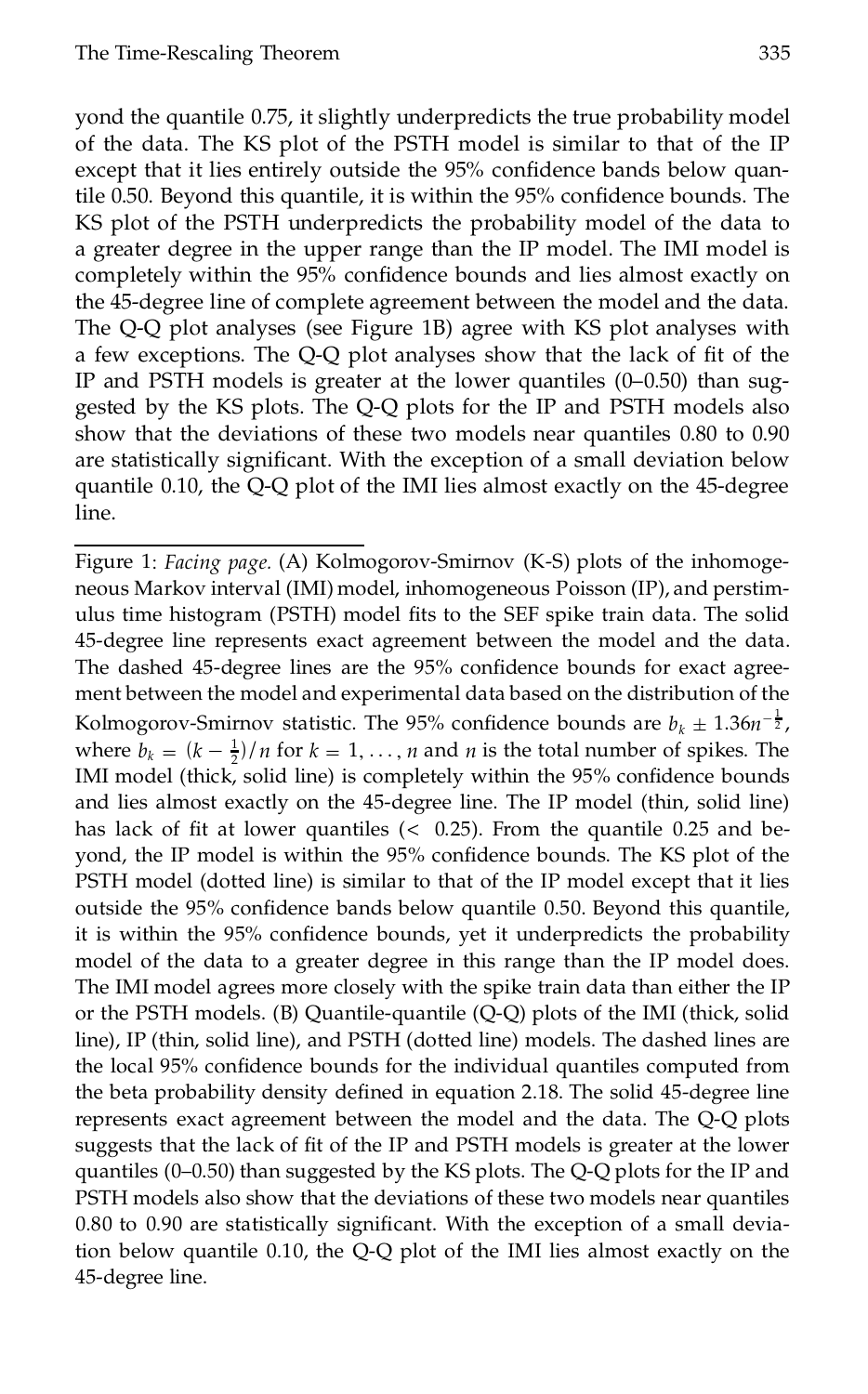We conclude that the IMI model gives the best description of these SEF spike trains. In agreement with the report of Kass and Ventura (2001), this analysis supports a first-order Markov dependence among the spike times and not a Poisson structure, as would be suggested by either the IP or the PSTH models. This analysis extends the findings of Kass and Ventura by showing that of the three models, the PSTH gives the poorest description of the SEF spike train. The IP model gives a better fit to the SEF data than the PSTH model because the maximum likelihood analysis of the parametric IP model is more statistically efficient than the histogram (method of moments) estimate obtained from the PSTH (Casella & Berger, 1990). That is, the IP model fit by maximum likelihood uses all the data to estimate the conditional intensity function at all time points, whereas the PSTH analysis uses only spikes in a specified time bin to estimate the firing rate in that bin. The additional improvement of the IMI model over the IP is due to the fact that the former represents temporal dependence in the spike train.

**3.2 An Analysis of Hippocampal Place Cell Recordings.** As a second example of using the time-rescaling theorem to develop goodness-of-fit tests, we analyze the spiking activity of a pyramidal cell in the CA1 region of the rat hippocampus recorded from an animal running back and forth on a linear track. Hippocampal pyramidal neurons have place-specific firing (O'Keefe & Dostrovsky, 1971); a given neuron fires only when the animal is in a certain subregion of the environment termed the neuron's place field. On a linear track, these fields approximately resemble one-dimensional gaussian surfaces. The neuron's spiking activity correlates most closely with the animal's position on the track (Wilson & McNaughton, 1993). The data series we analyze consists of 691 spikes from a place cell in the CA1 region of the hippocampus recorded from a rat running back and forth for 20 minutes on a 300 cm U-shaped track. The track was linearized for the purposes of this analysis (Frank, Brown, & Wilson, 2000).

There are two approaches to estimating the place-specific firing maps of a hippocampal neuron. One approach is to use maximum likelihood to fit a specific parametric model of the spike times to the place cell data as in Brown, Frank, Tang, Quirk, and Wilson (1998) and Barbieri, Quirk, et al. (2001). If  $x(t)$  is the animal's position at time  $t$ , we define the spatial function for the one-dimensional place field model as the gaussian surface

$$
s(t) = \exp\left\{\alpha - \frac{\beta(x(t) - \mu)^2}{2}\right\},\tag{3.2}
$$

where  $\mu$  is the center of place field,  $\beta$  is a scale factor, and exp{ $\alpha$ } is the maximum height of the place field at its center. We represent the spike time probability density of the neuron as either an inhomogeneous gamma (IG)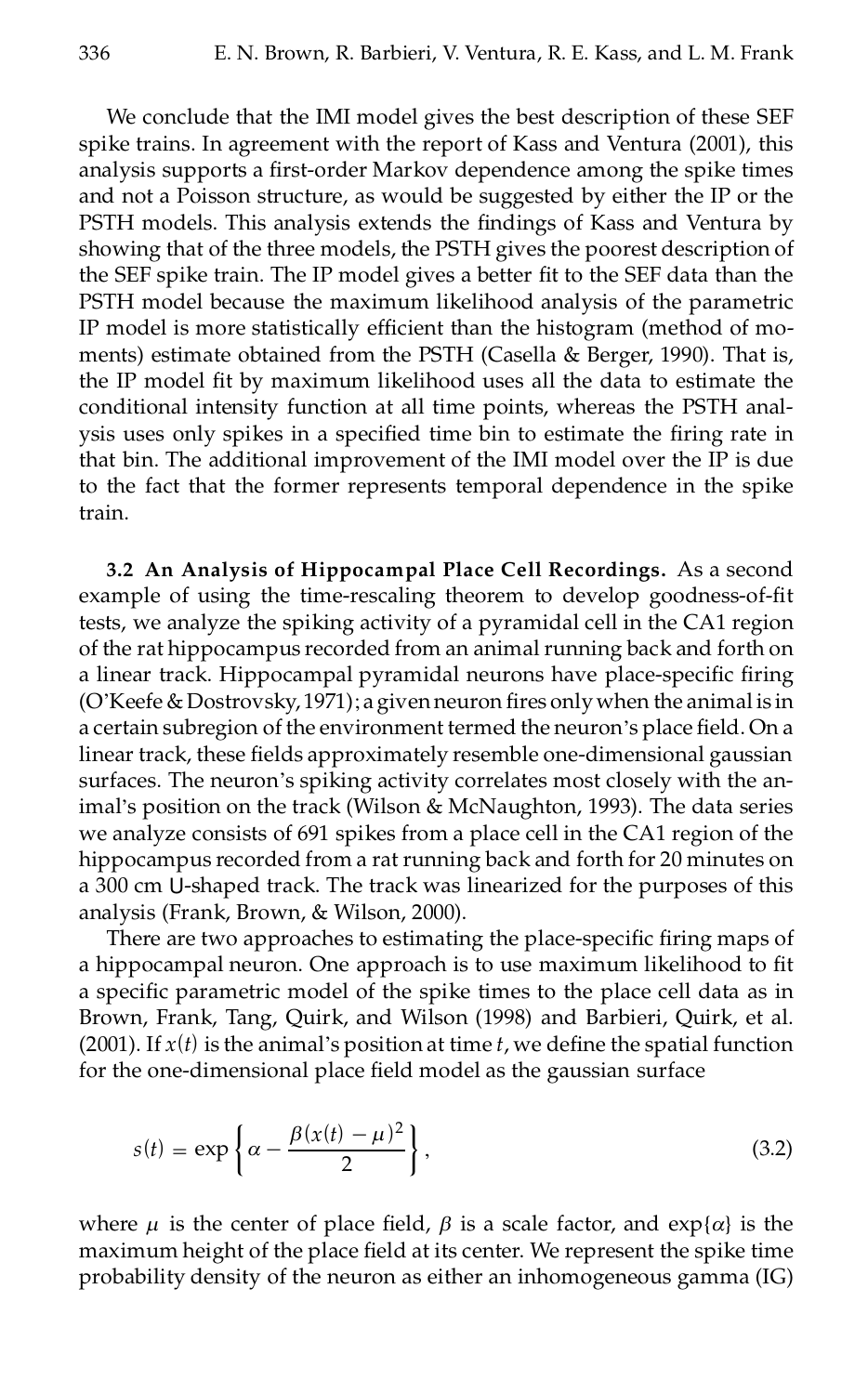model, defined as

$$
f(u_k | u_{k-1}, \theta)
$$
  
=  $\frac{\psi s(u_k)}{\Gamma(\psi)} \left[ \int_{u_{k-1}}^{u_k} \psi s(u) \ du \right]^{\psi^{-1}} \exp \left\{ - \int_{u_{k-1}}^{u_k} \psi s(u) \ du \right\},$  (3.3)

or as an inhomogeneous inverse gaussian (IIG) model, defined as

$$
f(u_k | u_{k-1}, \theta)
$$
  
= 
$$
\frac{s(u_k)}{\left[2\pi \left[\int_{u_{k-1}}^{u_k} s(u) du\right]^3\right]^{\frac{1}{2}}} \exp\left\{-\frac{1}{2} \frac{\left(\int_{u_{k-1}}^{u_k} s(u) du - \psi\right)^2}{\psi^2 \int_{u_{k-1}}^{u_k} s(u) du}\right\}, (3.4)
$$

where  $\psi > 0$  is a location parameter for both models and  $\theta = (\mu, \alpha, \beta, \psi)$ is the set of model parameters to be estimated from the spike train. If we set  $\psi = 1$  in equation 3.3, we obtain the IP model as a special case of the IG model. The parameters for all three models—the IP, IG, and the IIG—can be estimated from the spike train data by maximum likelihood (Barbieri, Quirk, et al., 2001). The models in equations 3.3 and 3.4 are Markov so that the current value of either the spike time probability density or the conditional intensity (rate) function depends on only the time of the previous spike. Because of equation 2.2, specifying the spike time probability density is equivalent to specifying the conditional intensity function. If we let  $\hat{\theta}$  denote the maximum likelihood estimate of  $\theta$ , then the maximum likelihood estimate of the conditional intensity function for each model can be computed from equation 2.2 as

$$
\lambda(t \mid H_t, \hat{\theta}) = \frac{f(t \mid u_{N(t)}, \hat{\theta})}{1 - \int_{u_{N(t)}}^t f(u \mid u_{N(t)}, \hat{\theta}) du}.
$$
\n(3.5)

for  $t > u_{N(t)}$ . The estimated conditional intensity from each model may be used in the time-rescaling theorem to assess model goodness of fit as described in Section 2.1.

The second approach is to compute a histogram-based estimate of the conditional intensity function by using either spatial smoothing (Muller & Kubie, 1987; Frank et al., 2000) or temporal smoothing (Wood, Dudchenko, & Eichenbaum, 1999) of the spike train. To compute the spatial smoothing estimate of the conditional intensity function, we followed Frank et al. (2000) and divided the 300 cm track into 4.2 cm bins, counted the number of spikes per bin, and divided the count by the amount of time the animal spends in the bin. We smooth the binned firing rate with a six-point gaussian window with a standard deviation of one bin to reduce the effect of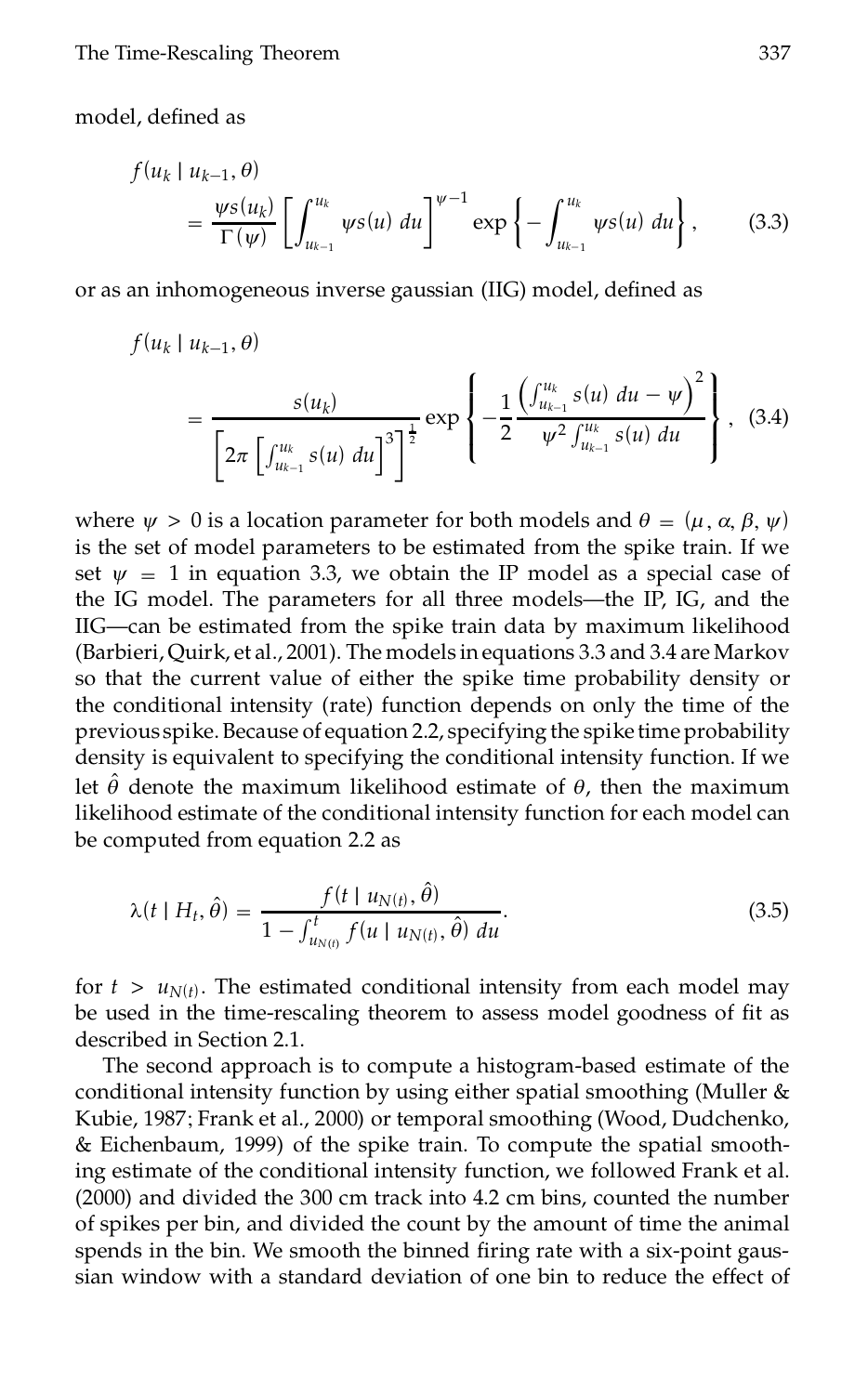running velocity. The spatial conditional intensity estimate is the smoothed spatial rate function. To compute the temporal rate function, we followed Wood et al. (1999) and divided the experiment into time bins of 200 msec and computed the rate as the number of spikes per 200 msec.

These two smoothing procedures produce histogram-based estimates of  $\lambda(t)$ . Both are histogram-based estimates of Poisson rate functions because neither the estimated spatial nor the temporal rate functions make any history-dependence assumption about the spike train. As in the analysis of the SEF spike trains, we again use the KS and Q-Q plots to compare directly goodness of fit of the five spike train models for the hippocampal place cells. The IP, IG, and IIG models were fit to the spike train data by maximum likelihood. The spatial and temporal rate models were computed as described. The KS and Q-Q plot goodness-of-fit comparisons are in Figure 2.

The IG model overestimates at lower quantiles, underestimates at intermediate quantiles, and overestimates at the upper quantiles (see Figure 2A).

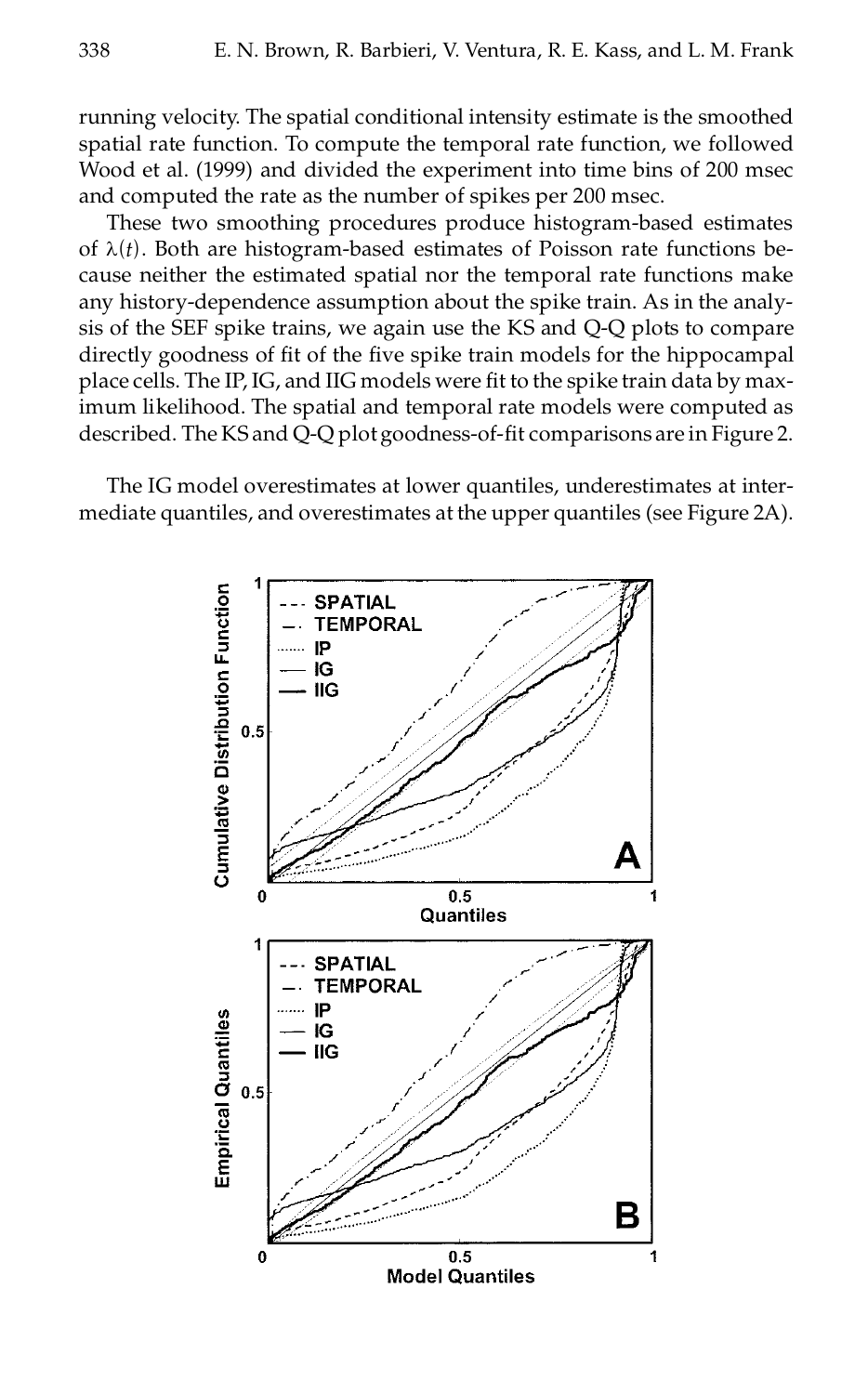The IP model underestimates the lower and intermediate quantiles and overestimates the upper quantiles. The KS plot of the spatial rate model is similar to that of the IP model yet closer to the 45-degree line. The temporal rate model overestimates the quantiles of the true probability model of the data. This analysis suggests that the IG, IP, and spatial rate models are most likely oversmoothing this spike train, whereas the temporal rate model un dersmooths it. Of the five models, the one that is closest to the 45-degree line and lies almost entirely within the confidence bounds is the IIG. This model disagrees only with the experimental data near quantile 0.80. Because all of the models with the exception of the IIG have appreciable lack of fit in terms of the KS plots, the findings in the Q-Q plot analyses are almost identical (see Figure 2B). As in the KS plot, the Q-Q plot for the IIG model is close to the 45-degree line and within the 95% confidence bounds with the

exception of quantiles near 0.80. These analyses suggest that IIG rate model gives the best agreement with the spiking activity of this pyramidal neuron. The spatial and temporal rate function models and the IP model have the greatest lack of fit.

**3.3 Simulating a General Point Process by Time Rescaling.** As a second application of the time-rescaling theorem, we describe how the theorem may be used to simulate a general point process. We stated in the Introduction that the time-rescaling theorem provides a standard approach for simulating an inhomogeneous Poisson process from a simple Poisson

Figure 2: *Facing page*. (A) KS plots of the parametric and histogram-based model fits to the hippocampal place cell spike train activity. The parametric models are the inhomogeneous Poisson (IP) (dotted line), the inhomogeneous gamma (IG)(thin, solid line), and the inhomogeneous inverse gaussian (IIG)(thick, solid line). The histogram-based models are the spatial rate model (dashed line) based on 4.2 cm spatial bin width and the temporal rate model (dashed and dotted line) based a 200msec time bin width. The 45-degree solid line represents exact agreement between the model and the experimental data, and the 45-degree thin, solid lines are the 95% confidence bounds based on the KS statistic, as in Figure 1. The IIG model KS plot lies almost entirely within the confidence bounds, whereas all the other models show significant lack of fit. This suggests that the IIG model gives the best description of this place cell data series, and the histogram-based models agree least with the data. (B) Q-Q plots of the IP (dotted line), IG (thin, solid line), and IIG (thick, solid line) spatial (dashed line) temporal (dotted and dashed line) models. The 95% local confidence bounds (thin dashed lines) are computed as described in Figure 1. The findings in the Q-Q plot analyses are almost identical to those in the KS plots. The Q-Q plot for the IIG model is close to the 45-degree line and within the 95% confidence bounds, with the exception of quantiles near 0.80. This analysis also suggests that IIG rate model gives the best agreement with the spiking activity of this pyramidal neuron. The spatial and temporal rate function models and the IP model have the greatest lack of fit.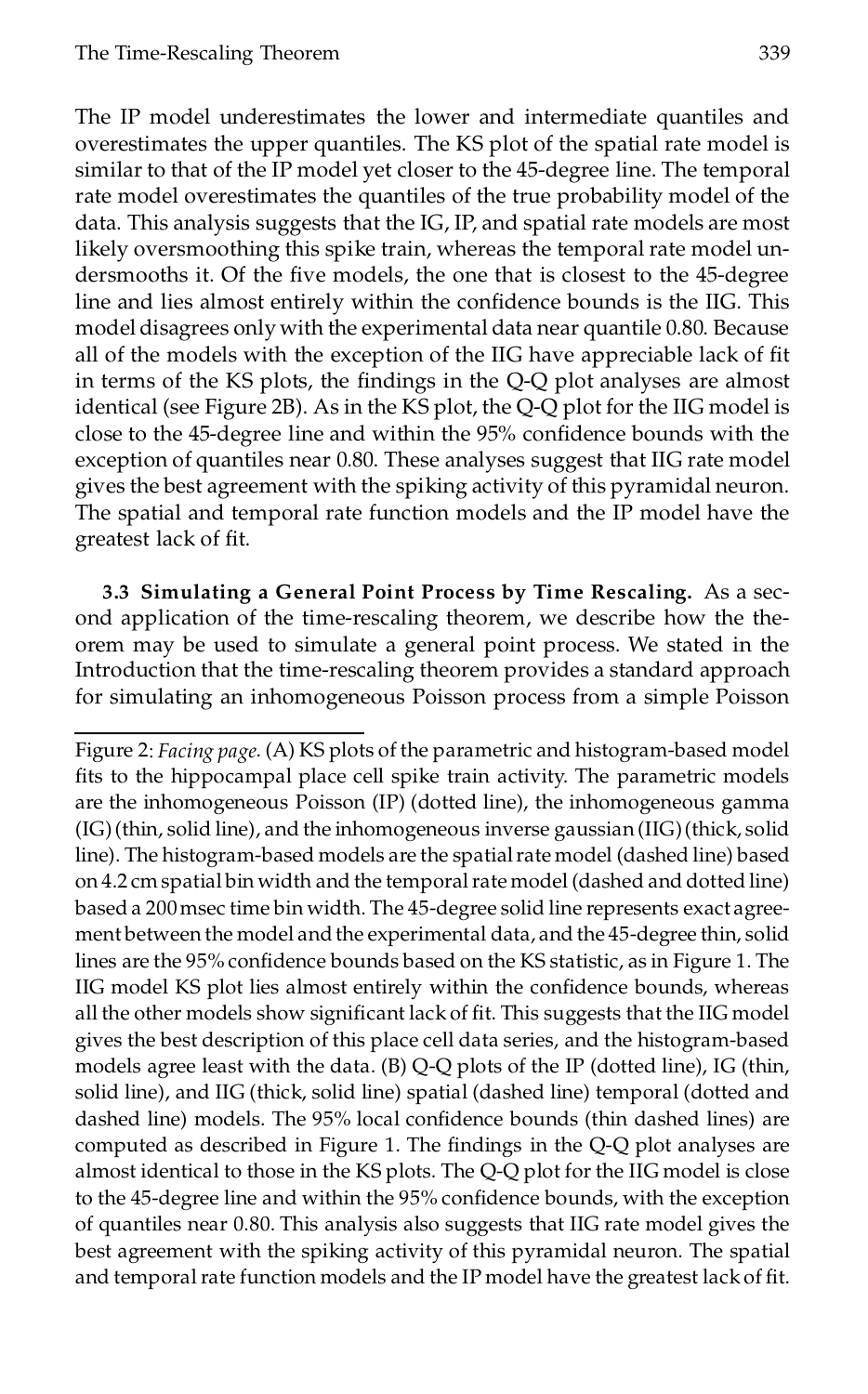process. The general form of the time-rescaling theorem suggests that any point process with an integrable conditional intensity function may be simulated from a Poisson process with unit rate by rescaling time with respect to the conditional intensity (rate) function. Given an interval (0, *T*], the simulation algorithm proceeds as follows:

- 1. Set  $u_0 = 0$ ; Set  $k = 1$ .
- 2. Draw  $\tau_k$  an exponential random variable with mean 1.
- 3. Find  $u_k$  as the solution to  $\tau_k = \int_{u_{k-1}}^{u_k} \lambda(u \mid u_0, u_1, \dots, u_{k-1}) du$ .
- 4. If  $u_k > T$ , then stop.
- 5.  $k = k + 1$
- 6. Go to 2.

By using equation 2.3, a discrete version of the algorithm can be constructed as follows. Choose *J* large, and divide the interval (0, *T*] into *J* bins each of width  $\Delta = T/J$ . For  $k = 1, ..., J$  draw a Bernoulli random variable  $u_k^*$  with probability  $\lambda$ ( $k\Delta \mid u_1^*, \ldots, u_{k-1}^* \rangle \Delta$ , and assign a spike to bin *k* if  $u_k^* = 1$ , and no spike if  $u_k^* = 0$ .

While in many instances there will be faster, more computationally efficient algorithms for simulating a point process, such as model-based methods for specific renewal processes (Ripley, 1987) and thinning algorithms (Lewis & Shedler, 1978; Ogata, 1981;Ross, 1993), the algorithm above is simple to implement given a specification of the conditional intensity function. For an example of where this algorithm is crucial for point process simulation, we consider the IG model in equation 3.2. Its conditional intensity function is infinite immediately following a spike if  $\psi$  < 1. If in addition,  $\psi$ is time varying ( $\psi = \psi(t) < 1$  for all *t*), then neither thinning nor standard algorithms for making draws from a gamma probability distribution may be used to simulate data from this model. The thinning algorithm fails because the conditional intensity function is not bounded, and the standard algorithms for simulating a gamma model cannot be applied because  $\psi$  is time varying. In this case, the time-rescaling simulation algorithm may be applied as long as the conditional intensity function remains integrable as *y* varies temporally.

## **4 Discussion**

Measuring how well a point process model describes a neural spike train data series is imperative prior to using the model for making inferences. The time-rescaling theorem states that any point process with an integrable conditional intensity function may be transformed into a Poisson process with a unit rate. Berman (1983) and Ogata (1988) showed that this theorem may be used to develop goodness-of-fit tests for point process models of seismologic data. Goodness-of-fit methods for neural spike train models based on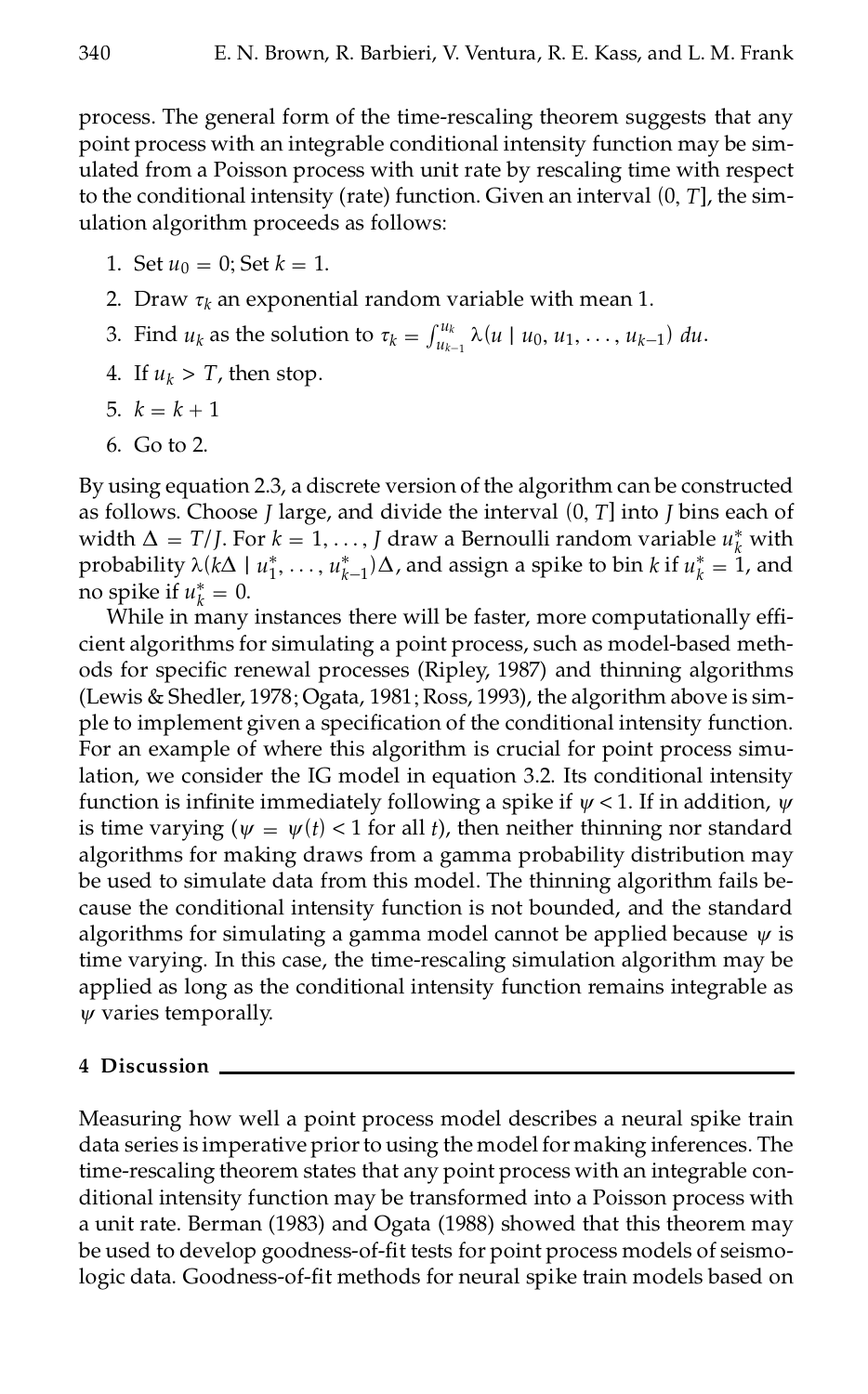time-rescaling transformations but not the time-rescaling theorem have also been reported (Reich, Victor,& Knight, 1998; Barbieri, Frank, Quirk, Wilson, & Brown, 2001). Here, we have described how the time-rescaling theorem may be used to develop goodness-of-fit tests for point process models of neural spike trains.

To illustrate our approach, we analyzed two types of commonlyrecorded spike train data. The SEF data are a set of multiple short (400 msec) series of spike times, each measured under identical experimental conditions. These data are typically analyzed by a PSTH. The hippocampus data are a long (20 minutes) series of spike time recordings that are typically analyzed with either spatial or temporal histogram models. To each type of data we fit both parametric and histogram-based models. Histogram-based models are popular neural data analysis tools because of the ease with which they can be computed and interpreted. These apparent advantages do not override the need to evaluate the goodness of fit of these models. We previously used the time-rescaling theorem to assess goodness of fit for parametric spike train models (Olson et al., 2000; Barbieri, Quirk, et al., 2001; Ventura et al., 2001). Our main result in this article is that the time-rescaling theorem can be used to evaluate goodness of fit of parametric and histogram-based models and to compare directly the accuracy of models from the two classes. We recommend that before making an inference based on either type of model, a goodness-of-fit analysis should be performed to establish how well the model describes the spike train data. If the model and data agree closely, then the inference is more credible than when there is significant lack of fit. The KS and O-O plots provide assessments of overall goodness of fit. For the models fit by maximum likelihood, these assessments can be applied along with methods that measure the marginal value and marginal costs of using more complex models, such as Akaikie's information criterion (AIC) and the Bayesian information criterion (BIC), in order to gain a more complete evaluation of model agreement with experimental data (Barbieri, Quirk, et al., 2001).

We assessed goodness of fit by using the time-rescaling theorem to construct KS and Q-Q plots having, respectively, liberal and conservative con fidence bounds. Together, the two sets of confidence bounds help characterize the range of agreement between the model and the data. For example, a model whose KS plot lies consistently outside the 95% KS confidence bounds (the IP model for the hippocampal data) agrees poorly with the data. On the other hand, a model that is within all the 95% confidence bounds of the Q-Q plots (the IMI model for the SEF data) agrees closely with the data. A model such as the IP model for the SEF data, that is, within nearly all the KS bounds, may lie outside the Q-Q plot intervals. In this case, if the lack of fit with respect to the Q-Q plot intervals is systematic (i.e., is over a set of contiguous quantiles), this suggests that the model does not fit the data well.

As a second application of the time-rescaling theorem, we presented an algorithm for simulating spike trains from a point process given its condi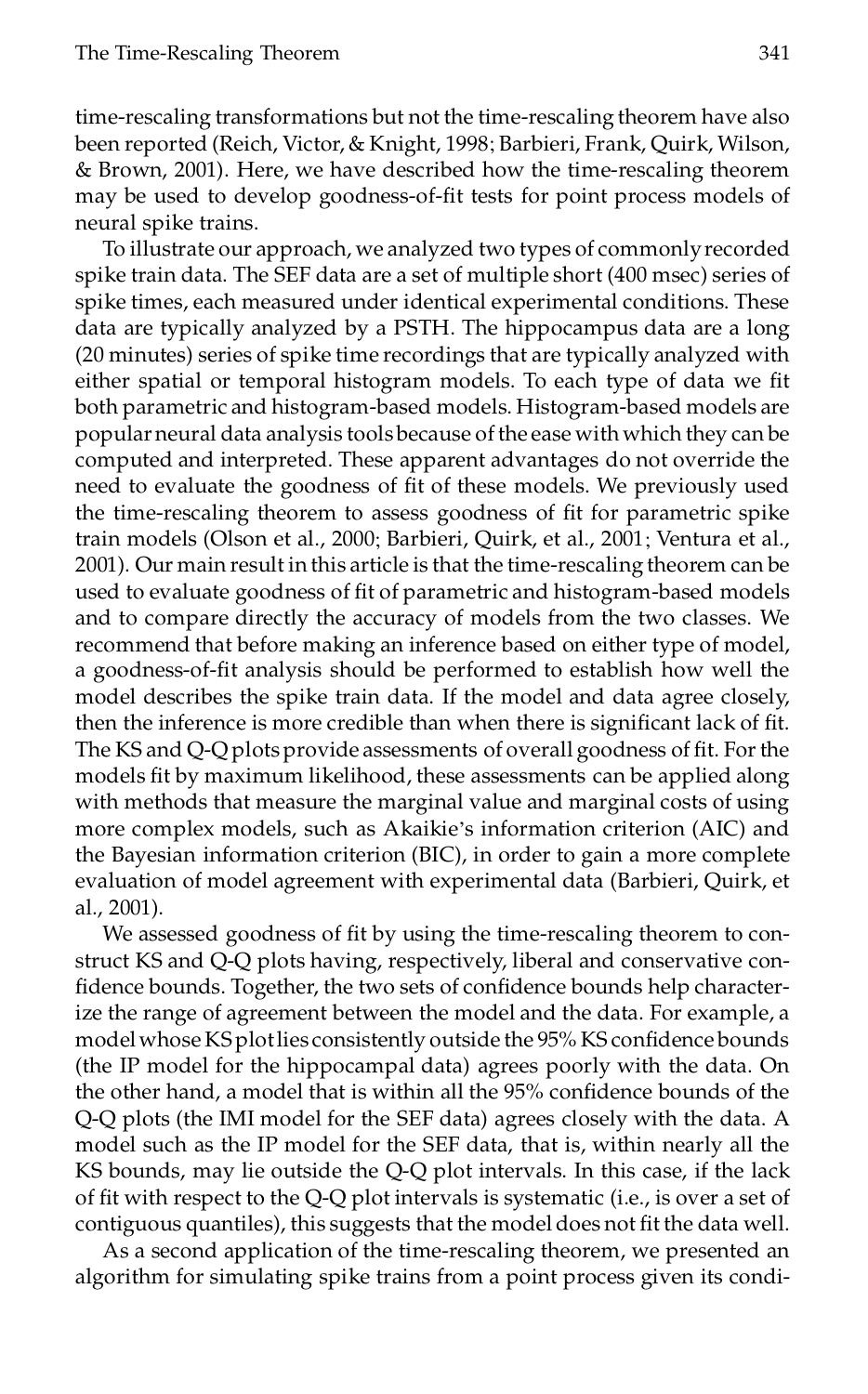tional intensity (rate) function. This algorithm generalizes the well-known technique of simulating an inhomogeneous Poisson process by rescaling a Poisson process with a constant rate.

Finally, to make the reasoning behind the time-rescaling theorem more accessible to the neuroscience researchers, we proved its general form using elementary probability arguments. While this elementary proof is most certainly apparent to experts in probability and point process theory (D. Brillinger, personal communication; Guttorp, 1995) itsdetails, to our knowledge, have not been previously presented. The original proofs of this theorem use measure theory and are based on the martingale representation of point processes (Meyer, 1969; Papangelou, 1972; Brémaud, 1981; Jacobsen, 1982). The conditional intensity function (see equation 2.1) is defined in terms of the martingale representation. Our proof uses elementary arguments because it is based on the fact that the joint probability density of a set of point process observations (spike train) has a canonical representation in terms of the conditional intensity function. When the joint probabilitydensity is represented in this way, the Jacobian in the change of variables between the original spike times and the rescaled interspike intervals simplifies to a product of the reciprocals of the conditional intensity functions evaluated at the spike times.

The proof also highlights the significance of the conditional intensity function in spike train modeling; its specification completely defines the stochastic structure of the point process. This is because in a small time interval, the product of the conditional intensity function and the time interval defines the probability of a spike in that interval given the history of the spike train up to that time (see equation 2.3). When there is no history dependence, the conditional intensity function is simply the Poisson rate function. An important consequence of this simplication is that unless history dependence is specifically included, then histogram-based models, such as the PSTH, and the spatial and temporal smoothers are implicit Poisson models.

In both the SEF and hippocampusexamples, the histogram-based models gave poor fits to the spike train. These poor fits arose because these models used few data points to estimate many parameters and because they do not model history dependence in the spike train. Our parametric models used fewer parameters and represented temporal dependence explicitly as Markov. Point process models with higher-order temporal dependence have been studied by Ogata (1981, 1988), Brillinger (1988), and Kass and Ventura (2001) and will be considered further in our future work. Parametric conditional intensity functions may be estimated from neural spike train data in any experiments where there are enough data to estimate reliably a histogram-based model. This is because if there are enough data to estimate many parameters using an inefficient procedure (histogram/method of moments), then there should be enough data to estimate a smaller number of parameters using an efficient one (maximum likelihood).

Using the K-S and Q-Q plots derived from the time-rescaling theorem, it is possible to devise a systematic approach to the use of histogram-based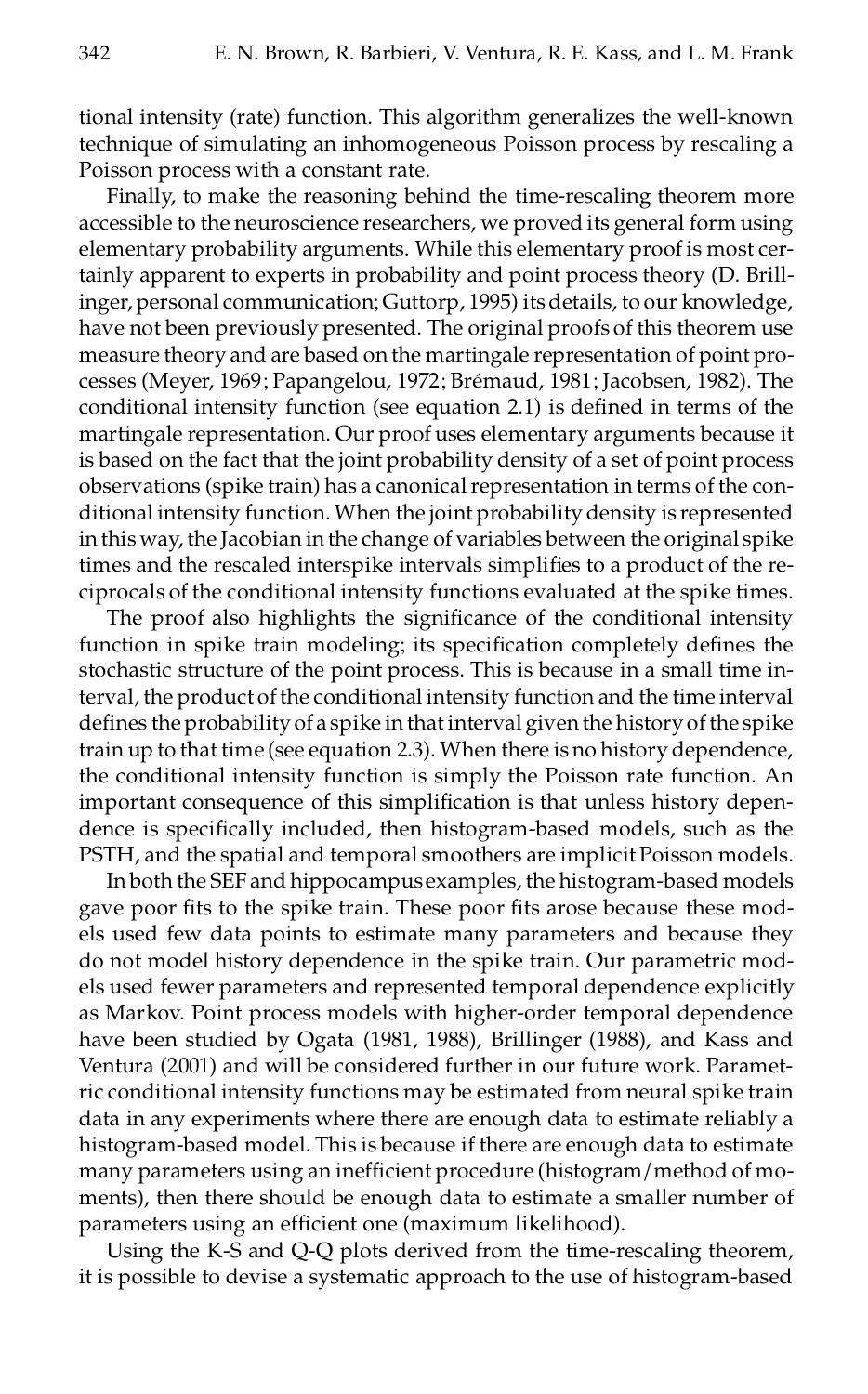models. That is, it is possible to determine when a histogram-based model accurately describes a spike train and when a different model class, temporal dependence, or the effects of covariates (e.g., the theta rhythm and the rat running velocity in the case of the place cells) should be considered and the degree of improvement the alternative models provide.

In summary, we have illustrated how the time-rescaling theorem may be used to compare directly goodness of fit of parametric and histogram-based point process models of neural spiking activity and to simulate spike train data. These results suggest that the time-rescaling theorem can be a valuable tool for neural spike train data analysis.

#### **Appendix**

A.1 Maximum Likelihood Estimation of the IMI Model. To fit the IMI model, we choose *J* large, and divide the interval (0, *T*] into *J* bins of width  $\Delta = T/J$ . We choose *J* so that there is at most one spike in any bin. In this way, we convert the spike times  $0 < u_1 < u_2 < \ldots < u_{n-1} < u_n \le T$  into a way, we convert the spike times  $0 < u_1 < u_2 < \ldots < u_{n-1} < u_n \le T$  into a binary sequence  $u_j^*$ , where  $u_j^* = 1$  if there is a spike in bin *j* and 0 otherwise for  $j = 1, \ldots, J$ . By definition of the conditional intensity function for the IMI model in equation 3.1, it follows that each  $u_j^*$  is a Bernoulli random variable with the probability of a spike at *j* $\Delta$  defined as  $\lambda_1 (j\Delta | \theta) \lambda_2 (j\Delta - u^*_{N(j\Delta)} | \theta) \Delta$ . We note that this discretization is identical to the one used to construct the discretized version of the simulation algorithm in Section 3.3. The log probability of a spike is thus

$$
\log(\lambda_1(j\Delta \mid \theta)) + \log(\lambda_2(j\Delta - u^*_{N(j\Delta)} \mid \theta)\Delta), \tag{A.1}
$$

and the cubic spline models for  $log(\lambda_1(j\Delta \mid \theta))$  and  $log(\lambda_2(j\Delta - u_{N(j\Delta)}^* \mid \theta))$ are, respectively,

$$
\log(\lambda_1(j\Delta \mid \theta)) = \sum_{l=1}^{3} \theta_l (j\Delta - \xi_1)_+^l
$$
  
 
$$
+ \theta_4 (j\Delta - \xi_2)_+^3 + \theta_5 (j\Delta - \xi_3)_+^3
$$
 (A.2)

$$
\log(\lambda_2(j\Delta - u_{N(j\Delta)}^* \mid \theta)) = \sum_{l=1}^3 \theta_{l+5} (j\Delta - u_{N(j\Delta)}^* - \gamma_1)^l_+ + \theta_9 (j\Delta - u_{N(j\Delta)}^* - \gamma_2)^3_+, \tag{A.3}
$$

where  $\theta = (\theta_1, \ldots, \theta_9)$  and the knots are defined as  $\xi_l = lT/4$  for  $l = 1, 2, 3$  and  $\gamma_l$  is the observed 100*l*/3 quantile of the interspike interval distribution of the trial spike trains for *l* = 1, 2. We have for Section 3.1 that  $\theta_{IP} = (\theta_1, \ldots, \theta_5)$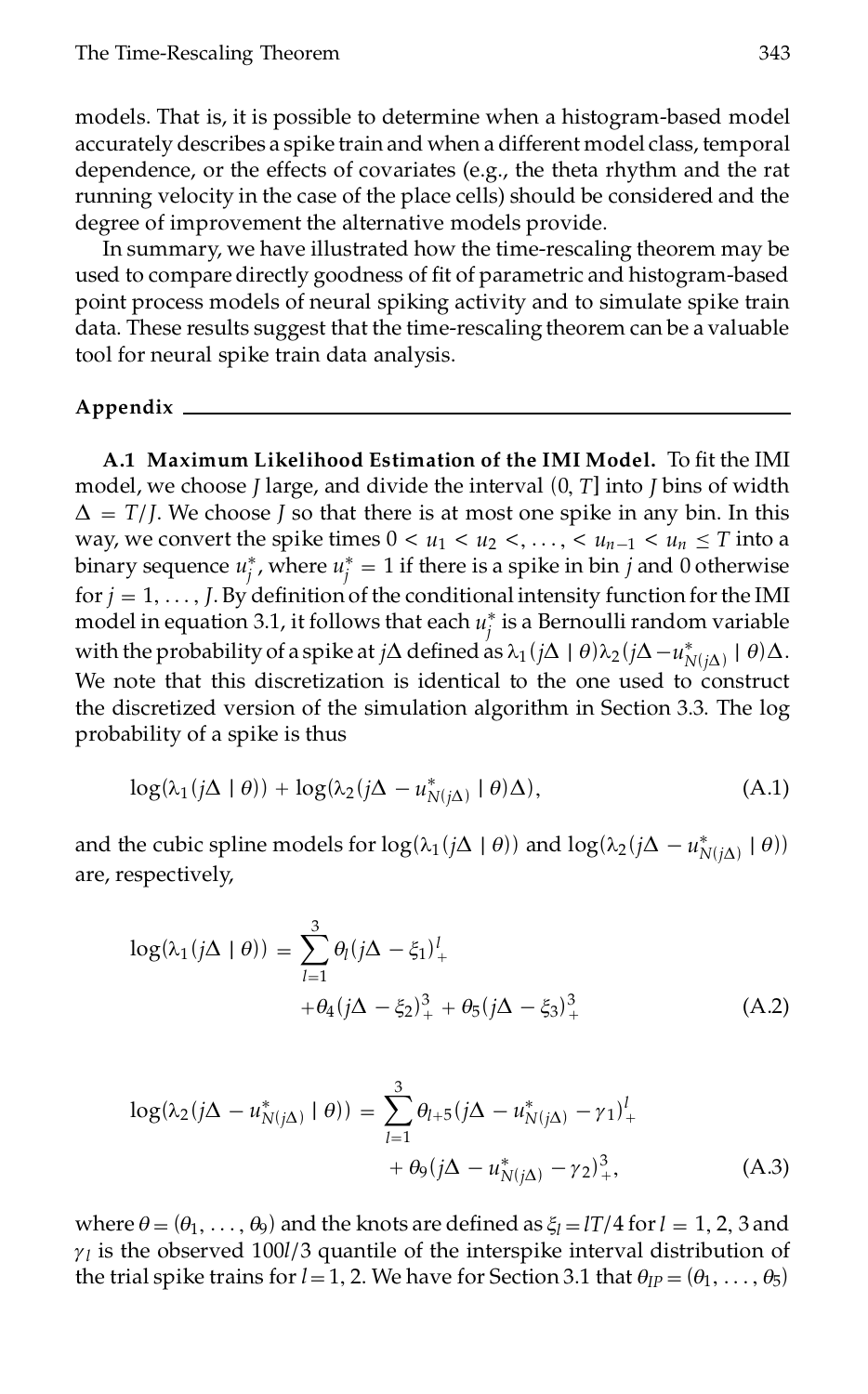and  $\theta_{IMI} = (\theta_1, \ldots, \theta_9)$  are the coefficients of the spline basis elements for the IP and IMI models, respectively.

The parameters are estimated by maximum likelihood with  $\Delta = 1$  msec using the **gam** function in S-PLUS (MathSoft, Seattle) as described in Chapter 11 of Venables and Ripley (1999). The inputs to  $\mathsf{gam}$  are the  $u_j^\ast$ s, the time arguments *j* $\Delta$  and *j* $\Delta - u^*_{N(j\Delta)}$ , the symbolic specification of the spline models, and the knots. Further discussion on spline-based regression methods for analyzing neural data may be found in Olson et al. (2000) and Ventura et al. (2001).

#### **Acknowledgments**

We are grateful to Carl Olson for allowing us to use the supplementary eye field data and Matthew Wilson for allowing us to use the hippocampal place cell data. We thank David Brillinger and Victor Solo for helpful discussions and the two anonymous referees whose suggestions helped improve the exposition. This research was supported in part by NIH grants CA54652, MH59733, and MH61637 and NSF grants DMS 9803433 and IBN 0081548.

### **References**

- Barbieri, R., Frank, L. M., Quirk, M. C., Wilson, M. A., & Brown, E. N. (2001). Diagnostic methods for statistical models of place cell spiking activity. *Neurocomputing, 38–40*, 1087–1093.
- Barbieri, R., Quirk, M. C., Frank, L. M., Wilson, M. A., & Brown, E. N. (2001). Construction and analysis of non-Poisson stimulus-response models of neu ral spike train activity. *J. [Neurosci.](http://www.ingentaselect.com/rpsv/cgi-bin/linker?ext=a&reqidx=/0165-0270^28^29105L.25[aid=1883603]) Meth., 105*, 25–37.
- Berman, M. (1983).Comment on "Likelihood analysis of point processes and its applications to seismological data" by Ogata. *Bulletin Internatl. Stat. Instit., 50*, 412–418.
- Bremaud, Â P. (1981). *Point processes and queues: Martingale dynamics*. Berlin: Springer-Verlag.
- Brillinger, D. R. (1988). Maximum likelihood analysis of spike trains of interacting nerve cells. *Biol. Cyber., 59*, [189–200.](http://www.ingentaselect.com/rpsv/cgi-bin/linker?ext=a&reqidx=/0340-1200^28^2959L.189[aid=1510458])
- Brown, E. N., Frank, L. M., Tang, D., Quirk, M. C., & Wilson, M. A. (1998). A statistical paradigm for neural spike train decoding applied to position prediction from ensemble firing patterns of rat hippocampal place cells. *[Journal](http://www.ingentaselect.com/rpsv/cgi-bin/linker?ext=a&reqidx=/0270-6474^28^2918L.7411[aid=215329]) of [Neuroscience,](http://www.ingentaselect.com/rpsv/cgi-bin/linker?ext=a&reqidx=/0270-6474^28^2918L.7411[aid=215329]) 18*, 7411–7425.
- Casella, G., & Berger, R. L. (1990). *Statistical inference.* Belmont, CA: Duxbury.
- Daley, D., & Vere-Jones, D. (1988). *An introduction to the theory of point process*. New York: Springer-Verlag.
- Frank, L. M., Brown, E. N., & Wilson, M. A. (2000). Trajectory encoding in the hippocampus and entorhinal cortex. *Neuron, 27*, [169–178.](http://www.ingentaselect.com/rpsv/cgi-bin/linker?ext=a&reqidx=/0896-6273^28^2927L.169[aid=1883605])
- Guttorp, P. (1995). *Stochastic modeling of scientic data.* London: Chapman & Hall.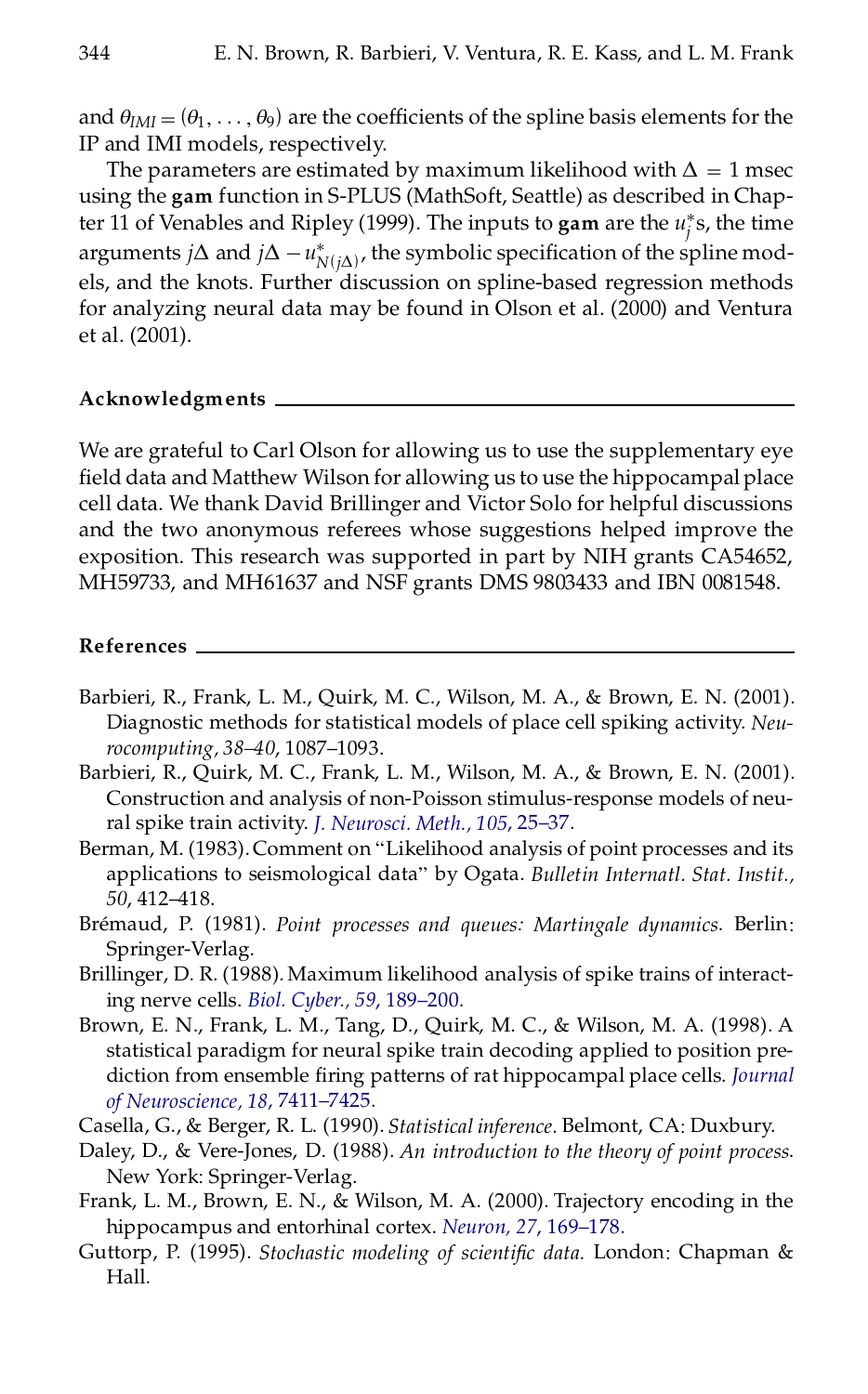- Hogg, R. V., & Tanis, E. A. (2001). *Probability and statistical inference* (6th ed.). Englewood Cliffs, NJ: Prentice Hall.
- Jacobsen, M. (1982).*Statistical analysis of counting processes*. New York: Springer-Verlag.
- Johnson, A., & Kotz, S. (1970). *Distributions in statistics: Continuous univariate distributions—2*. New York: Wiley.
- Kalbfleisch, J., & Prentice, R. (1980). *The statistical analysis of failure time data*. New York: Wiley.
- Karr, A. (1991). *Point processes and their statistical inference* (2nd ed.). New York: Marcel Dekker.
- Kass,R. E., & Ventura, V. (2001).A spike train probability model. *[NeuralComput.,](http://www.ingentaselect.com/rpsv/cgi-bin/linker?ext=a&reqidx=/0899-7667^28^2913L.1713[aid=1883606]) 13*, [1713–1720.](http://www.ingentaselect.com/rpsv/cgi-bin/linker?ext=a&reqidx=/0899-7667^28^2913L.1713[aid=1883606])
- Lewis, P. A. W., & Shedler, G. S. (1978). Simulation of non-homogeneous Poisson processes by thinning. *Naval Res. Logistics Quart., 26*, 403–413.
- Meyer, P. (1969). Démonstration simplifiée d'un théorème de Knight. In Séminaire *probabiliteÂ V* (pp. 191–195). New York: Springer-Verlag.
- Muller, R. U., & Kubie, J. L. (1987).The effects of changes in the environment on the spatial ring of hippocampal complex-spike cells. *Journal of [Neuroscience,](http://www.ingentaselect.com/rpsv/cgi-bin/linker?ext=a&reqidx=/0270-6474^28^297L.1951[aid=215366]) 7*, [1951–1968.](http://www.ingentaselect.com/rpsv/cgi-bin/linker?ext=a&reqidx=/0270-6474^28^297L.1951[aid=215366])
- Ogata, Y. (1981). On Lewis' simulation method for point processes. *IEEE Trans actions on Information Theory, IT-27,* 23–31.
- Ogata, Y. (1988). Statistical models for earthquake occurrences and residual analysis for point processes. *Journal of American Statistical Association, 83*, 9– 27.
- O'Keefe, J., & Dostrovsky, J. (1971). The hippocampus as a spatial map: Preliminary evidence from unit activity in the freely-moving rat. *[Brain](http://www.ingentaselect.com/rpsv/cgi-bin/linker?ext=a&reqidx=/0006-8993^28^2934L.171[aid=215374]) Res., 34*, [171–175.](http://www.ingentaselect.com/rpsv/cgi-bin/linker?ext=a&reqidx=/0006-8993^28^2934L.171[aid=215374])
- Olson, C. R., Gettner, S. N., Ventura, V., Carta, R., & Kass, R. E. (2000). Neuronal activity in macaque supplementary eye field during planning of saccades in response to pattern and spatial cues. *Journal of [Neurophysiology,84](http://www.ingentaselect.com/rpsv/cgi-bin/linker?ext=a&reqidx=/0022-3077^28^2984L.1369[aid=1510460])*, 1369–1384.
- Papangelou, F. (1972). Integrability of expected increments of point processes and a related random change of scale. *Trans. Amer. Math. Soc., 165*, 483–506.
- Port, S. (1994). *Theoretical probability for applications.* New York: Wiley.
- Protter, M. H., & Morrey, C. B. (1991). A *first course in real analysis* (2nd ed.). New York: Springer-Verlag.
- Reich, D., Victor, J., & Knight, B. (1998). The power ratio and the interval map: Spiking models and extracellular recordings. *Journal of [Neuroscience,](http://www.ingentaselect.com/rpsv/cgi-bin/linker?ext=a&reqidx=/0270-6474^28^2918L.10090[aid=1192852]) 18*, [10090–10104.](http://www.ingentaselect.com/rpsv/cgi-bin/linker?ext=a&reqidx=/0270-6474^28^2918L.10090[aid=1192852])
- Ripley, B. (1987). *Stochastic simulation*. New York: Wiley.
- Ross, S. (1993). *Introduction to probability models* (5th ed.). San Diego, CA: Academic Press.
- Snyder, D., & Miller, M. (1991).*Random point processesin time and space* (2nd ed.). New York: Springer-Verlag.
- Taylor, H. M., & Karlin, S. (1994). *An introduction to stochastic modeling* (rev. ed.). San Diego, CA: Academic Press.
- Venables, W., & Ripley, B. (1999). *Modern applied statistics with S-PLUS* (3rd ed.). New York: Springer-Verlag.